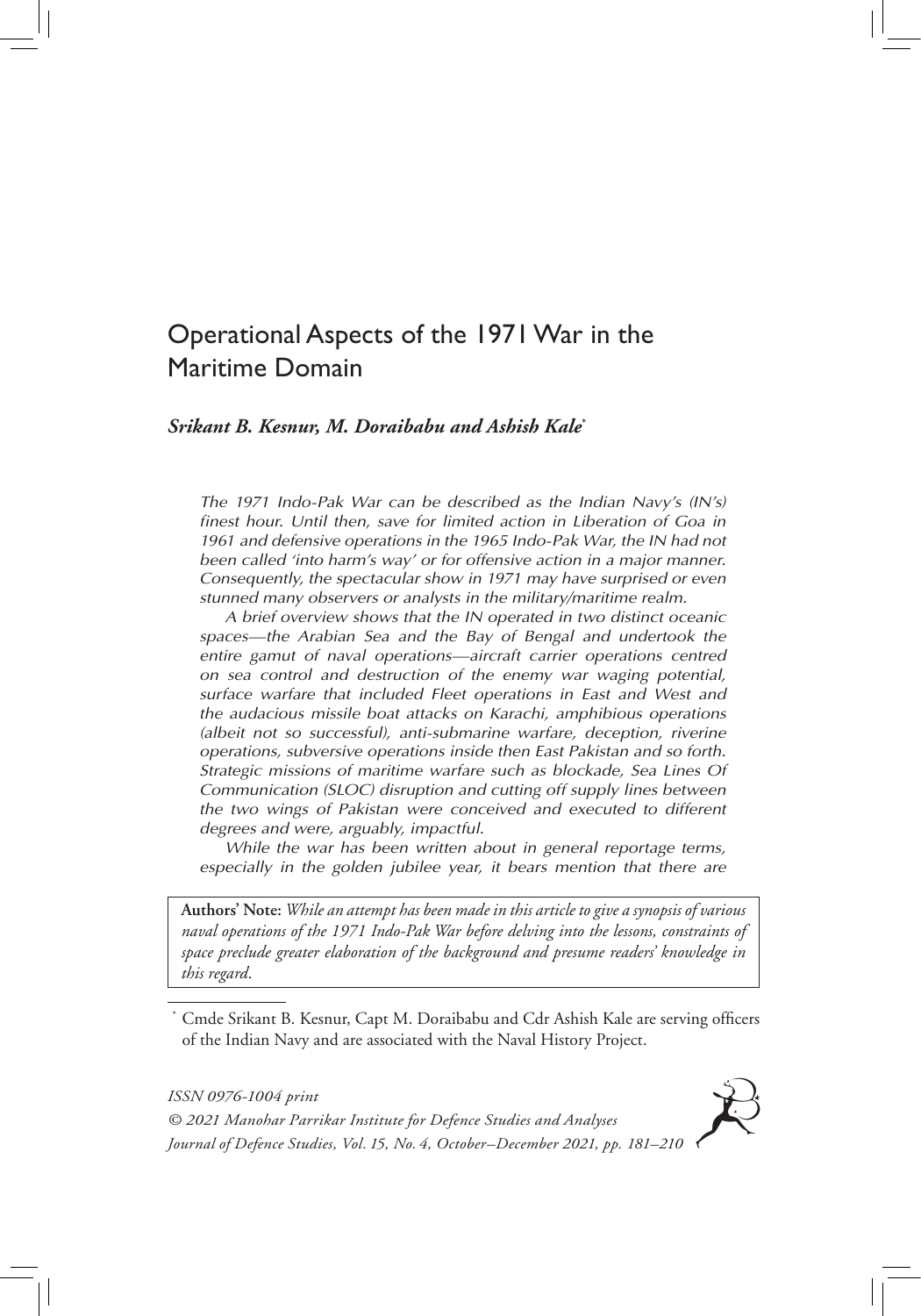*a number of important operational lessons and insights then (and subsequently) that came to the fore which need to be studied and analysed as well. While losses and defeats in war are assiduously studied for causes and reasons, victory is seldom studied the same way. However, it stands to reason that all actions both in victory and defeat need to be analysed for lessons and understanding. While it may be argued that the naval war on the whole was a consequence of bold thinking, meticulous planning and intrepid execution, it still necessitates having a relook at both the successful missions and those not so successful. The latter would include events such as of the amphibious landing at Cox's Bazaar, the sinking of the Khukri by PNS Hangor and the perceived inability of Western Fleet and submarines to play a major role in the war. The run up*  to the conflict and the conflict itself saw many glitches at the operational *and tactical level in terms of equipment breakdowns, frequent change of plans, lack of communication and personality clashes. While some of these owed to the 'fog and friction of war' and ultimately fortune*  favoured the brave, an analysis of these would offer useful operational *perspectives.* 

 *Other aspects of the naval war of 1971 also merit attention. The*  legal dimensions of targeting 'neutrals' which were discussed at Naval *Head Quarters (NHQ), the threat posed by the USS Enterprise carrier group that was sought to be deployed in the Indian Ocean and the international 'ping pong' that accompanied it, the challenges faced by top naval leadership in persuading the political apex on the use of sea*  power as an effective tool in statecraft, the differences of opinion in the *top naval leadership on many deployments, the impact of charismatic leadership on rank and file and above all the advantages bestowed by the acquisition of combat hardware in the decade before the war, are all worthy of study and analysis. Overall, within the Navy, it could be argued that there was an upsurge of self-confidence which led to an attitude of overcoming problems and focusing on professionalism and innovative thinking. However, that too merits more study.*

 *The article aims to harmonise some of these diverse strands and carry out an evaluation of the many operational aspects and lessons of the war which can offer valuable takeaways for the future. However, constraints of space and the fact that the article is intended to be in the unclassified realm using open source documentation may render this exercise somewhat incomplete, though still useful in chronicling these lessons/issues of the naval war.*

Keywords: *1971 Indo-Pak War; Operational Aspects; Maritime Operations during 1971 Indo-Pak War*

### **BACKGROUND**

The outcome of the elections in Pakistan in December 1970 was a shock to the dominant West Pakistani ruling elite since the Awami League won a clear majority in the federal as well as provincial assemblies, thereby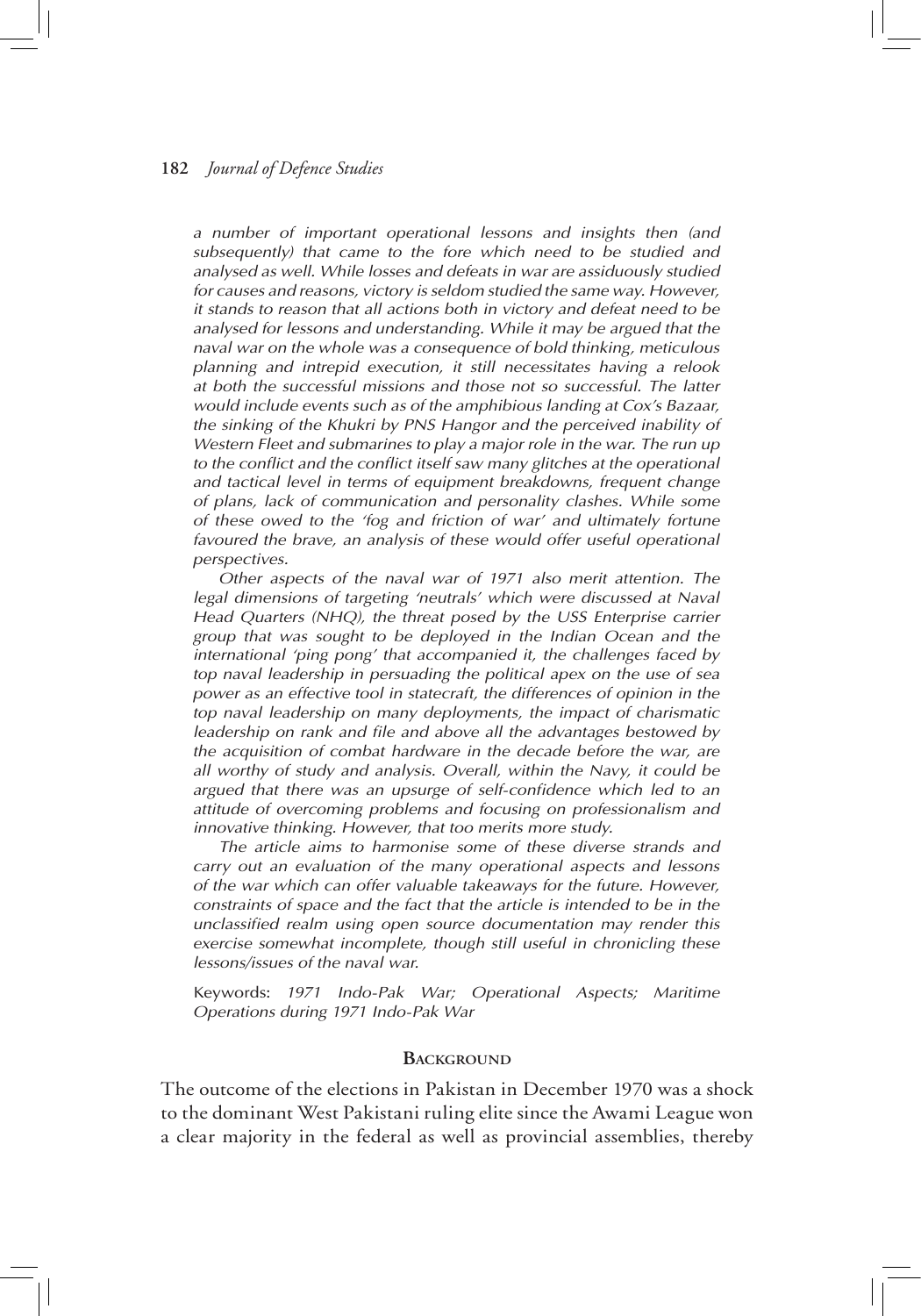laying legitimate claim to form the government.<sup>1</sup> Since the verdict was not palatable to practically anyone in West Pakistan, a political stalemate led to violent protests in the East, which slid into a civil war. General Tikka Khan, the military governor, himself conceded that 'the West Pakistani troops killed as many as 30,000 people'.<sup>2</sup> Presumably, the true figure was much higher. India was flooded with nearly 10 million refugees.<sup>3</sup> Feeding, accommodating, and caring for this massive influx of refugees was a near impossible task for India.<sup>4</sup> The ensuing months witnessed substantial diplomatic activity wherein India tried canvassing the United Nations and many other nations for political and diplomatic assistance to create conditions for the refugees to go back.<sup>5</sup> However, this was to be of no avail. By end of April 1971, the political decision had been taken, to prepare for military intervention in East Pakistan, by the end of the year, in case a satisfactory political situation had not been found by then. Accordingly, Naval Head Quarters (NHQ) prepared itself for the ensuing war. Operational plans were made and discussed. War-gaming of various scenarios was done iteratively to refine efficacy of plans and liquidate shortcomings. Accordingly, tasks were assigned to the Western and Eastern Naval Commands and forces allocated. The Operational Commanders carried out intensive training and rigorous work-up of units. The maintenance agencies such as Dockyards went into overdrive to bring ships, including the aircraft carrier, INS Vikrant into the best material state possible. Op-logistics also received considerable attention and bases such as Okha were augmented to function as Forward Operating Bases (FOB) for ships. The Navy's success in December 1971 was the outcome of the way in which these preparatory activities eventually synthesized into a gamut of operations which had far-reaching strategic outcomes.<sup>6</sup>

### **The Western Theatre**

### **A Brief Synopsis of Maritime Operations in the Western Theatre**

The Naval leadership's concept of operations was straightforward: take the offensive, attack Karachi, lure the Pakistan fleet to battle and sever the Sea Lines Of Communication (SLOC) between West and East Pakistan. By end November–early December 1971, assessments by the operations staff at NHQ made it evident that hostilities were imminent and the possibility of a pre-emptive attack by Pakistan was very high. On 2 December, the then Chief of Naval Staff (CNS) Admiral SM Nanda issued orders to the ships of the Western Fleet to sail from Bombay Harbour as soon as possible, which proved to be just in the nick of time.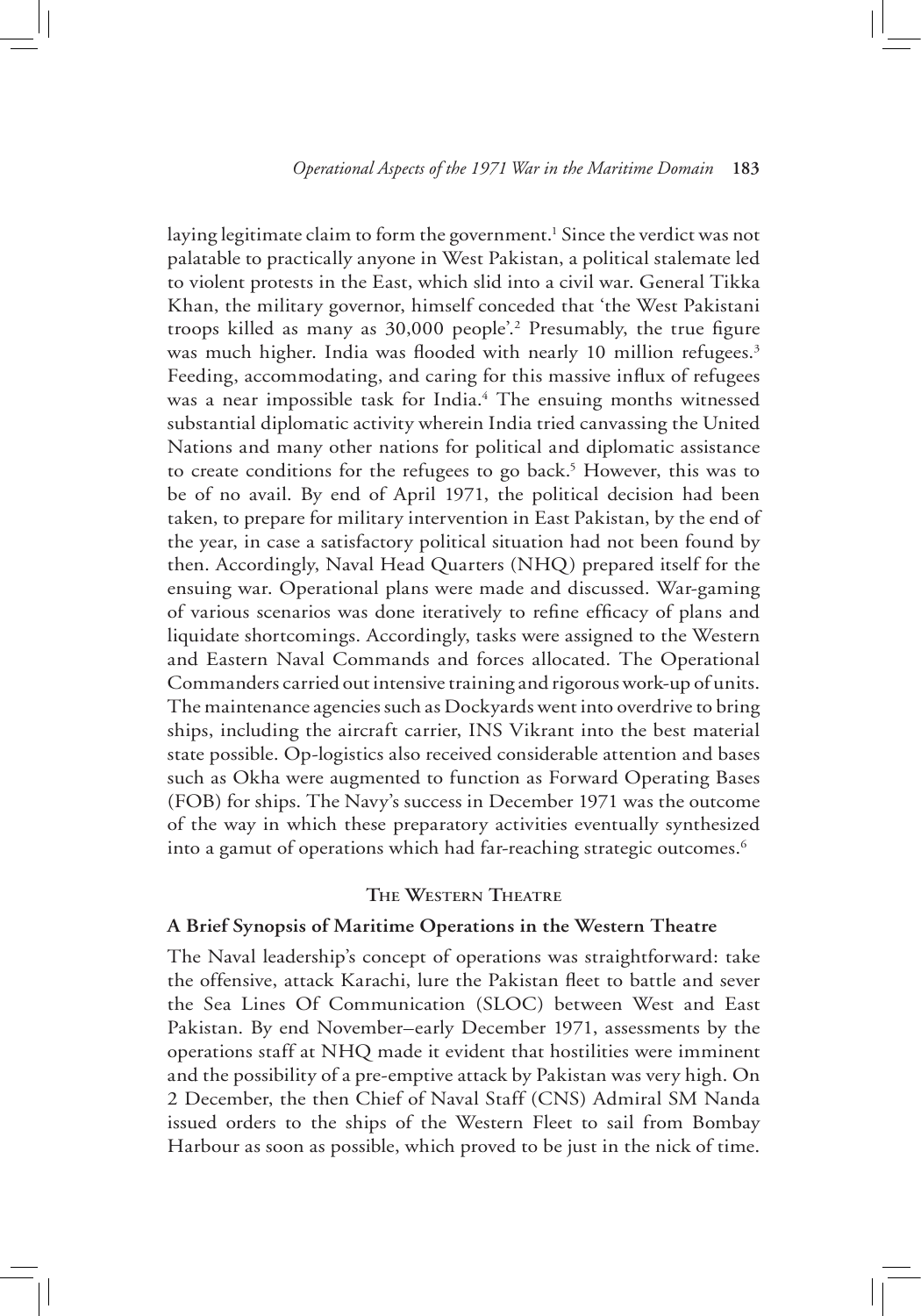The Western Fleet was deployed with the objective of posing a threat to Karachi. This would consequently result not only in bottling the Pakistan Fleet at Karachi but also causing the Pakistan Navy (PN) to centre their attention on the *IN*'s Western Fleet, thereby allowing the missile boats to execute their pre-planned attacks from the Saurashtra Coast. Three missile boat attacks were initially planned and were codenamed as Operation Trident (night of 4/5 Dec), Operation Python (initially planned for the night of 6/7 Dec but later executed on the night of 8/9 Dec) and Operation Triumph (initially postponed and later cancelled). To mitigate the risk of air attack, the Western Fleet was to remain outside the 250-mile arc from Karachi during the day and make forays inwards at night. This arc represented the seaward radius of operation of the Pakistan Air Force aircraft.7

As per the operational plans, the missile boats were to be escorted by frigates, which were equipped with enhanced radars and command and control facilities, to the vicinity of Karachi under the cover of darkness so that the lethal missiles could be launched at the ships in the harbour and on port installations.8 The withdrawal of the missile boats had to be expeditious as they would be within the coverage of the shore-based radars in Karachi and would therefore be under the risk of retaliatory action after the initial surprise of the attacks was overcome.

The first missile attack, Operation Trident was successfully executed on the night of 4/5 December by the missile boats INS Nipat, INS Nirghat and INS Veer, escorted by the frigates INS Kiltan and INS Katchall. The oil tanks at Keamari were set ablaze and the PN destroyer Khaiber, minesweeper Muhafiz and the Liberian registered commercial ship MV Venus Challenger were sunk. The latter was carrying a critical load of arms and ammunition for the Pakistan Armed Forces.

The second missile boat attack was carried out on the night of 8/9 December by the missile boat INS Vinash, escorted by the frigate Trishul. For the second time, the oil tanks at Keamari were set on fire. The attack caused the Panama registered vessel Gulf Star to sink and damaged the PN's fleet tanker Dacca and the British vessel Harmattan. The damage inflicted was so high that PN promptly recalled all ships into the safety of the inner harbour and even ordered the reduction of their war outfits of ammunition thereby signalling its inability to engage any further with the *IN*. 9

On 9 December 1971, two anti-submarine frigates INS Khukri and INS Kirpan were deployed on a mission to locate and hunt down the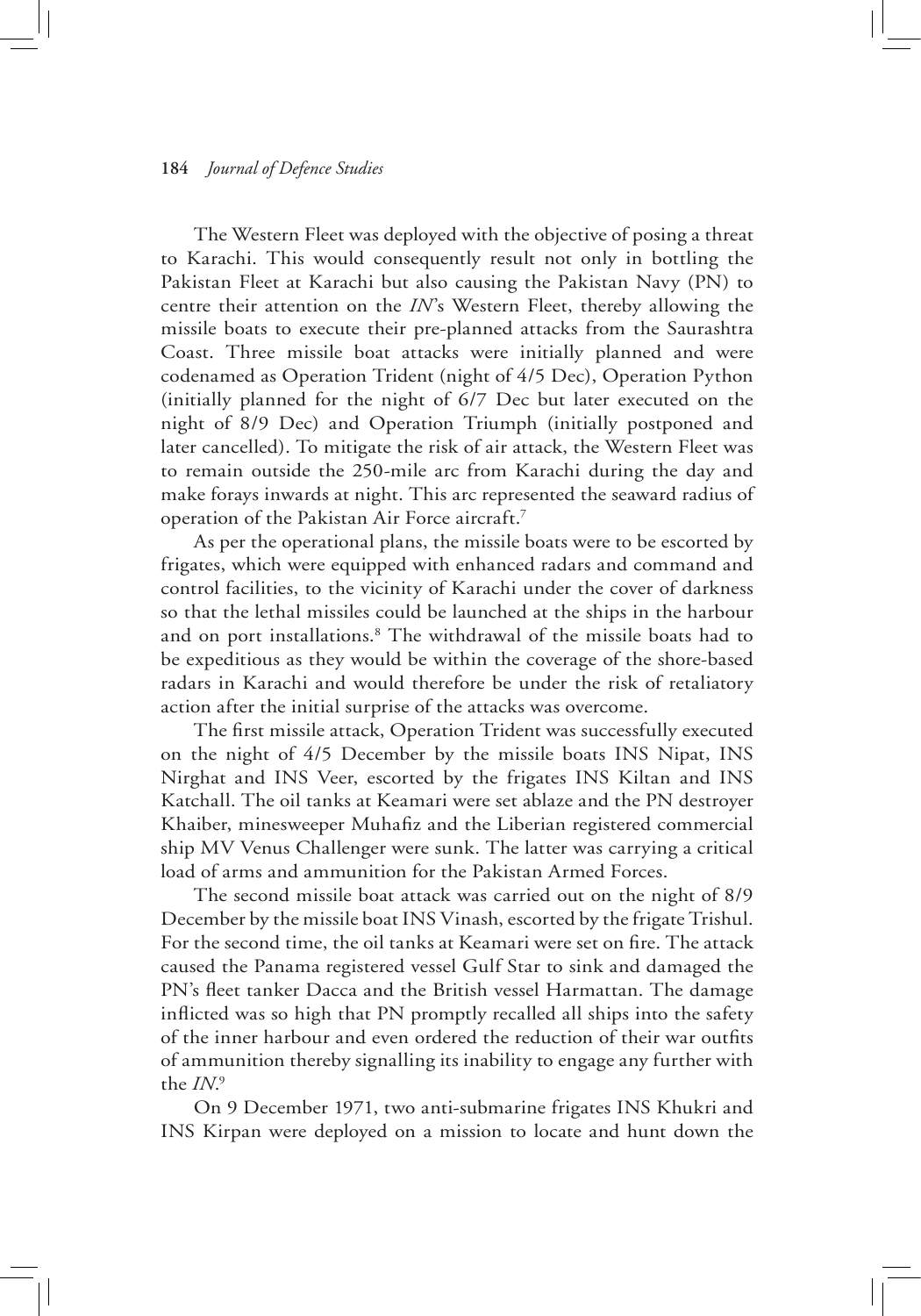Pakistan Daphne class submarine Hangor, whose presence in the Indian waters was 'threatening Indian shipping'. In this engagement, the PN submarine PNS Hangor torpedoed the Indian frigate INS Khukri which happens to be the only ship we lost in that war.

The *IN* launched its entire available force for Operation Falcon post the sinking of INS Khukri to rescue the survivors and conduct massive anti-submarine operations including the deployment of antisubmarine ships, shore-based surveillance aircraft, Alize and Seaking anti-submarine helicopters to hunt the Pakistan submarine Hangor. For four days, ships reported carrying out attacks on probable submarine detections. A total of 67 survivors were rescued and yet the search for the submarine proved elusive as PNS Hangor evaded detection. Finally, on 13 December, the search operation was called off as the Indian forces were beginning to approach within the range of shore based Pakistan Air Force (PAF).

The third missile boat attack, Operation Triumph, was planned to be undertaken on 10 December. However, since Operations Trident and Python had already neutralised the targets, there remained no great strategic gains to be made by a third attack. Moreover, the hunt for the Pakistan submarine and Search & Rescue (SAR) operations for the survivors of INS Khukri, as also the loss of the element of surprise after the first two attacks, caused the Flag Officer Commanding-in-Chief (FOC-in-C) West to further postpone the attack and then ultimately cancel it altogether.

The Western Fleet carried out a wide range of operations—multidimensional surveillance, SLOC protection, and capture of enemy merchant ships, contraband control, anti-aircraft (AA)/Anti-Submarine (A/S) operations, and providing mutual support to the missile boats, all in order to establish Sea Control in the North Arabian Sea. The Western Fleet achieved the objective of rendering the PN ineffective as they bottled the latter up in Karachi Port.

### **Lessons from the Missile Boat Attacks**

### *Ingenious Deployment of Missile Boats*

The ingenious 'out of the box thinking' and a spirit of taking the offensive to the enemy by attacking Karachi, the primary and most heavily defended port of Pakistan, led to unprecedented success. The missile boats were towed/escorted by bigger ships and released closer to the enemy shore, to overcome their limited endurance.<sup>10</sup> The deployment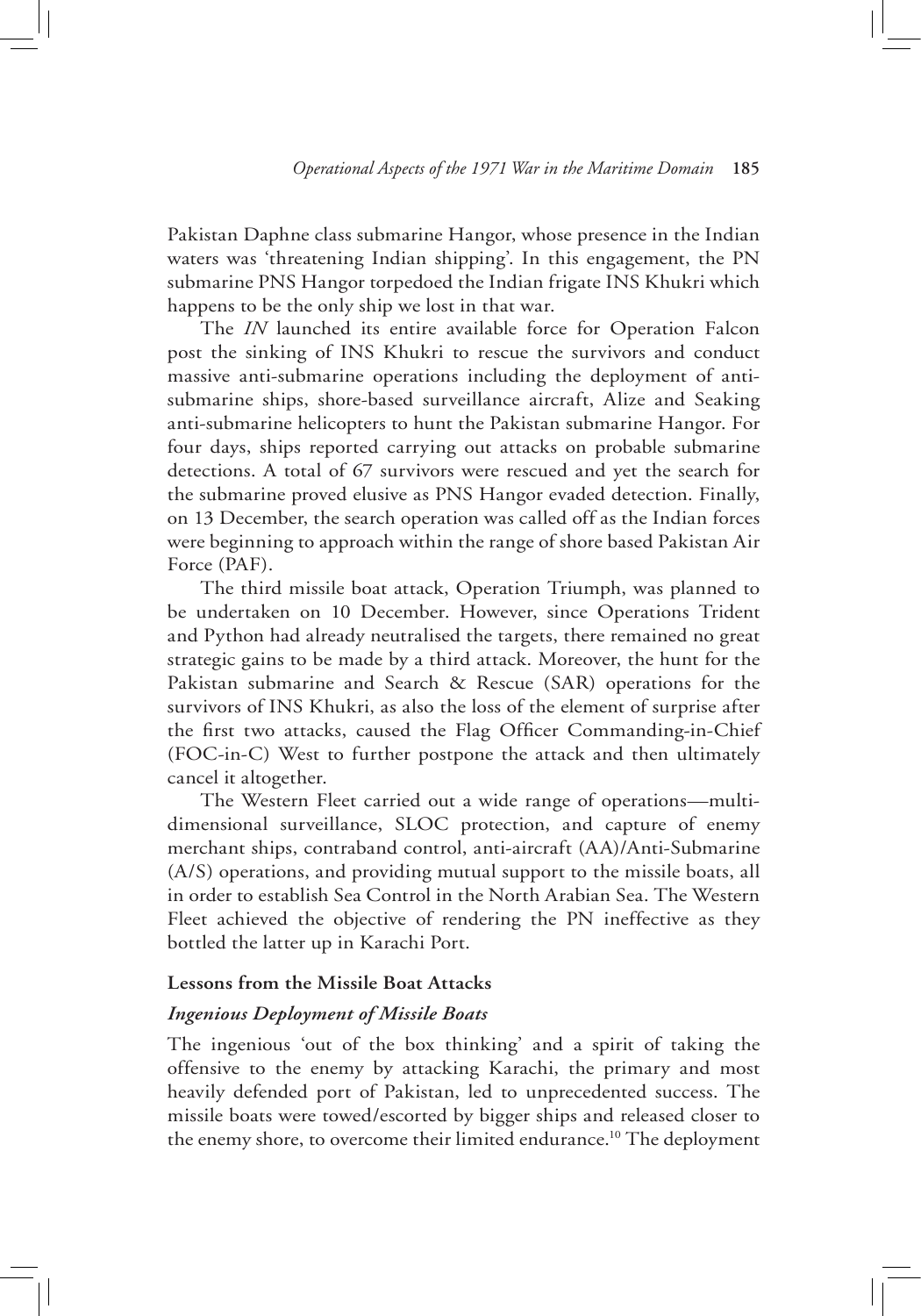of these small Soviet-built crafts on the high seas and use of radar-homing missiles which devastated ships and shore targets in Karachi were, undoubtedly, a display of the Navy's ingenuity and innovative spirit at work.11 Ironically, the Pakistani Navy too had been offered six of the same Osa class missile boats by the Soviets in July 1968 but they declined the offer due to their limited range, endurance, lack of anti-aircraft defence and poor sea keeping due to their size.12 Given these limitations, the PN perceived them to be suitable only for harbour defence. Resultantly, PN did not anticipate the *IN's* innovative tactics of using the missile boats in an offensive role. Loss of ships and damage to harbour infrastructure resulted in considerable panic in Karachi. Further, neutral merchant ships in Karachi harbour began to seek permission from Government of India for safe passage out of the harbour. In effect, these ships acknowledged the supremacy of the *IN* in the waters around Karachi and the north Arabian Sea.13

# *PN Dependence on PAF*

Pakistan's Naval leadership was confident that any surface threat posed by the Indian ships to the West Pakistan coast could be dealt with by their nation's Air Force. This confidence was bolstered by their information that Vikrant had been deployed to the Bay of Bengal. In hindsight, this proved to be a costly assumption as the *IN* missile boats pressed home their attacks with devastating results.14

### *Training and Modifications to Support the Operation*

Several modifications and training sessions were resorted to in order to use the missile boats the way they were. The crews of both the towing vessels and the missile boats worked up relentlessly to reduce the time required to connect/disconnect to the briefest possible.15 A new necklace was designed, and strengthened elbows were fixed on the rear struts with the help of the Naval Dockyard to divide the strain over a larger area.<sup>16</sup> The cumbersome steel-wire-rope (SWR) bridle was replaced with nylon hawsers. This innovation made towing easier to handle, and in the long run, the use of the SWR cables was ceased, and the *IN* adopted nylon hawsers for towing as a standard practice. The missile boats did not have cooking or bathing facilities, which limited sea sorties for the crew to less than ten-hour periods. To overcome this limitation, a small galley was added and the water tank was enlarged to hold 5 tons.<sup>17</sup>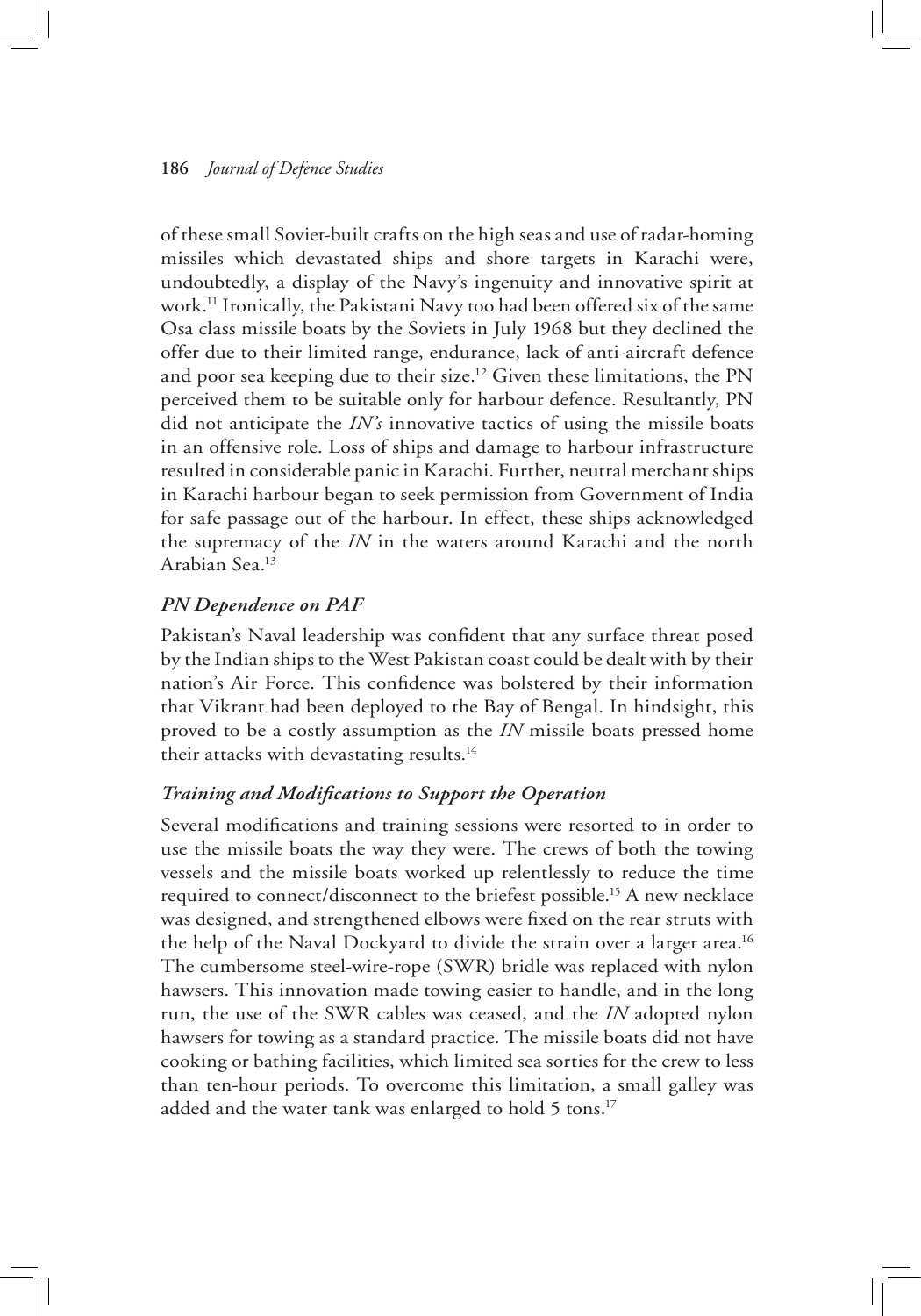### *Effect on Enemy Morale*

The Indian Naval forces in the West, through the missile boat attacks, had exemplified sound preparation, superior tactics and offensive action.<sup>18</sup> Effective use of the element of surprise led to the enemy being caught completely off guard. The Pakistani Navy which had been convinced that the *IN* would never dare to attack its impenetrable stronghold was left surprised and demoralised.<sup>19</sup>

### *The Advent of Missile Warfare at Sea*

The missile boat attacks on 4 and 8 December 1971 ushered the *IN* into the realm of missile age. Any such paradigm change would not have been possible without meticulous training, confidence, professionalism and their integration into the fleet's tactics.<sup>20</sup> The top leadership was visionary in this regard and communicated effectively between all echelons.

# *Need for Maritime Domain Awareness (MDA) and Identification-Friend-or-Foe (IFF) Systems*

After the attack, the Trident Task Force was to rendezvous Kiltan off the Dwarka Coast, but mistook her to be a Pakistani Naval warship and nearly fired at her. However, this 'blue-on-blue' situation was averted at the last moment. This illustrated the need for having good MDA, seamless information sharing and IFF systems. However, this has to be seen contextually against the technology available at that point of time. The *IN* today has hoisted those lessons and has made MDA one of the key aspects of its operational philosophy. Indeed today, the advancements made in MDA, satellite based communications and C4I2SR<sup>21</sup> systems make the *IN* of today more formidable force than what it was in 1971.

# *Need to have well-defined Task Organisation and Command & Control*

The initial plans envisaged INS Trishul to be the accompanying escort to the missile boats in the Trident Task Force. However, this was changed to INS Kadmat leading to the reworking of the procedures and plans. At the last minute Kadmat was replaced by INS Kiltan. INS Kiltan had never worked up or trained with the missile boats. This resulted in some co-ordination problems as the missile boats had planned, exercised and developed confidence with one set of ships but ended up being escorted by another one. It was probably this reason that at the last minute, Cdr BB Yadav, the Squadron Commander of Missile Boats Squadron (K 25),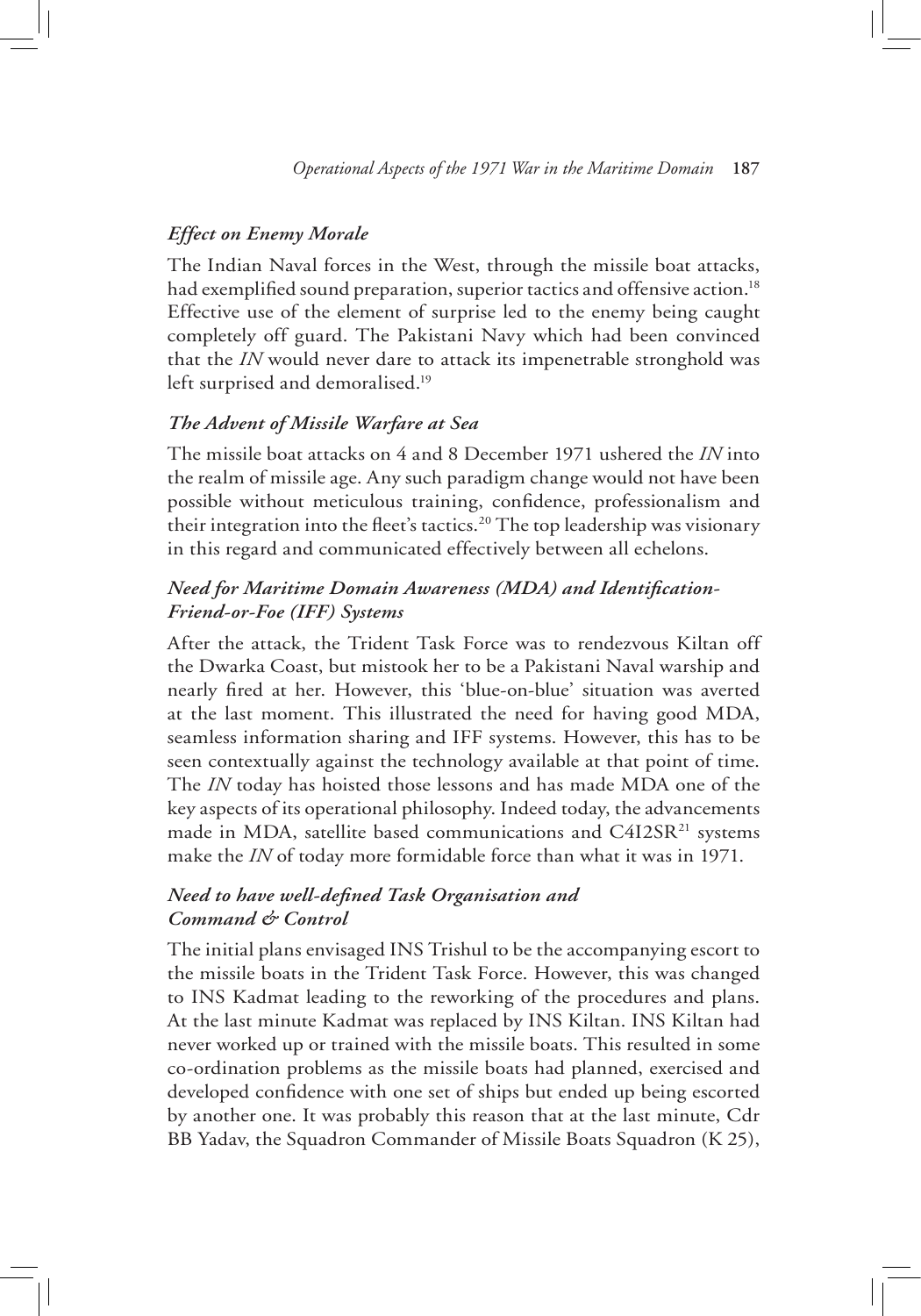decided to embark INS Nipat to provide direct leadership and cohesion to his force. These events highlight the need to have task organisation structures laid out well in advance by the leadership so that training and plans can be aligned tightly.

Before INS Nipat and INS Veer sailed from Bombay, a briefing was held in the Maritime Operations Room (MOR), where the Missile Boat Commanding Officers (COs) and K-25 were briefed that INS Kiltan and INS Katchal would accompany the missile boats and since Commander (later Commodore) Gopal Rao, CO INS Kiltan, was senior to K-25, he would be the Officer in Tactical Command (OTC) of the Force till the group arrived 75 miles from Karachi. Thereafter, the escort force (Kiltan and Katchal) would fall back, and the missile boats would proceed under the Tactical Command of K-25. However, on the evening of 4 December 1971, when the Trident Force was on its way to Karachi, Headquarters Western Naval Command (HQWNC) sent a signal informing that Escorts were to remain in company of the missile boats throughout. Though the signal was silent on who would assume the Tactical Control, INS Kiltan assumed that since she was the senior-most ship in company, she would retain Tactical Command. However, K-25 and the missile boats were clear that having arrived 75 miles of Karachi, K-25 was in Tactical Command, irrespective of the fact that INS Kiltan was in company. This dichotomy manifested itself when immediately after the missile attack on ships, the missile boats reversed course and withdrew at high speed while Kiltan continued on a northerly heading. K-25 claimed he decided to withdraw taking into account the likely confusion between friendlies due to the dispersal of own forces and the possible development of air and surface threat.<sup>22</sup> However, CO Kiltan's stand was that K 25 was not authorised to order withdrawal. This was his prerogative as the OTC.23 Vice Admiral Kohli, the then C-in-C WNC, was of the opinion that a serious command and control problem had engulfed the Trident force which could have led to serious difficulties and that, it was just as well that the attack was broken off by K-25.<sup>24</sup> This brings out the need to have a clear understanding of command and control by all concerned at any point in time. Any changes made to the orders also need to be explicit in their communication.

### *Communication Gaps and Differences of Opinion*

There were differences of opinion between the Chief of Naval Staff (CNS) and Flag Officer Commanding-in-Chief (FOCINC) West regarding the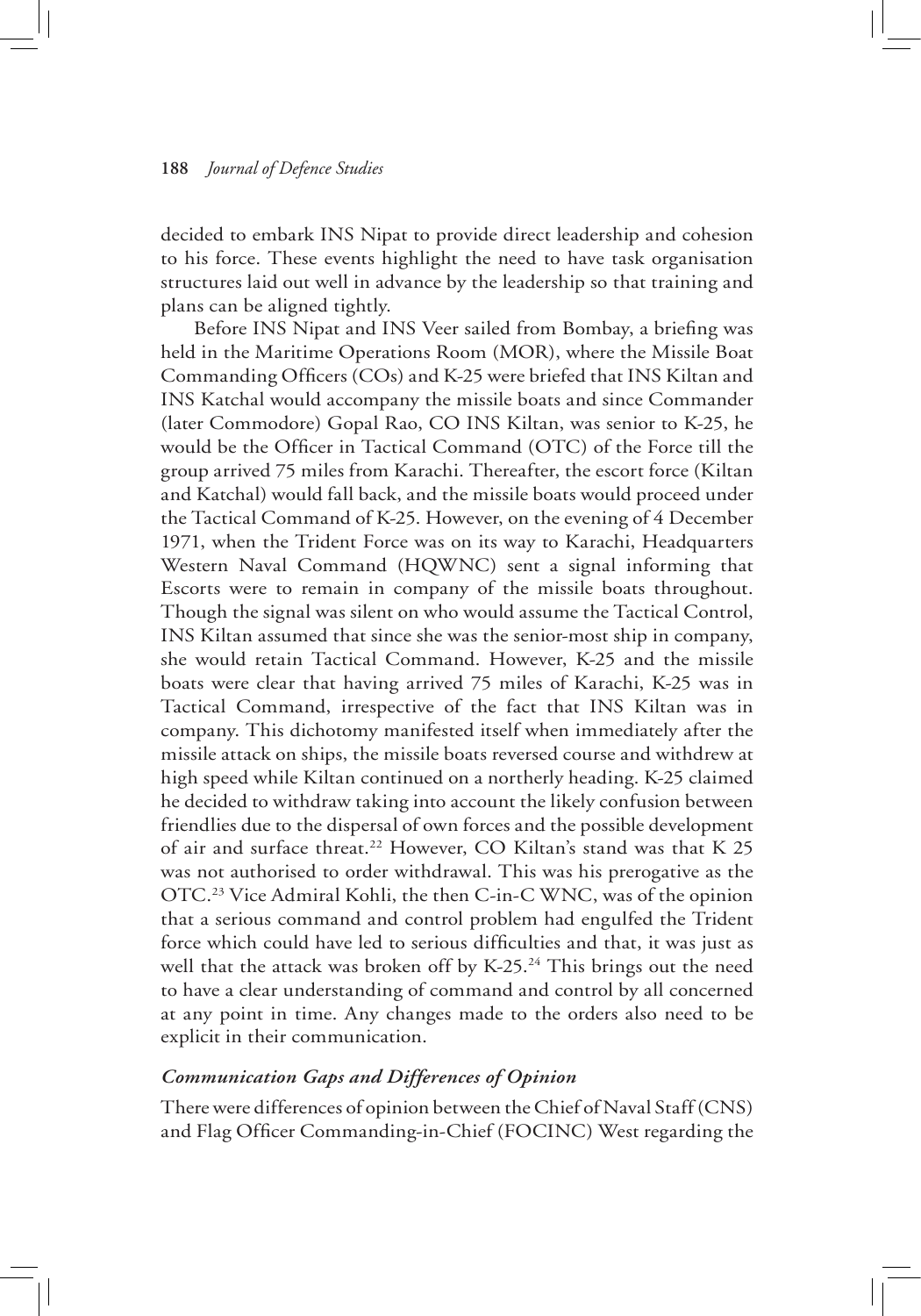missile boat attacks. There were also differences of opinion between the FOCINC West and the Fleet Commander regarding the employment of fleet ships. There were certain differences between CO Kiltan and K-25 regarding command and control as brought out above. Whether these differences may have jeopardised any mission is hard to evaluate. However, it is necessary not to 'over read' them. Firstly, in any campaign of such nature spread over a large canvas such differences are natural and, arguably, healthy since they contribute to overall development of plans. Secondly, whatever the differences (and they are matter of public record) all personnel concerned closed ranks once plans were finalised and war was fought. The takeaway from these episodes is to recognise the fact that such things may happen in future and we must guard against the possibility of differences of opinion, necessary as they may be, diluting the combat effort.

### *Action Information Organisation (AIO) and Exchange of Information*

During Op Trident, after firing the initial missiles on the contacts detected on radar, it was expected that when there were no contacts on radar, all the ships of the Task Group should have continued to close Karachi and, from the predetermined point promulgated by INS Kiltan, each missile boat should have fired one more missile at Karachi thereby inflicting maximum damage on the adversary installations. However, the missile boats turned back mistaking the anti-aircraft tracer rounds fired from Karachi, to be enemy aircraft thereby possibly missing out on an opportunity to inflict more extensive damage.<sup>25</sup> This, however, has to be balanced by the fact that the missile boats had limited AIO facilities and could not have an adequate picture to be built up for the Command.26 The facilities for such command and control on the Petyas (the escorting ships) were also limited. But apparently, the existing facilities were not used to best advantage.<sup>27</sup> It may be possible to argue, in hindsight, that they could have maintained a better surface plot. $28$ Coordination of AIO between the escort ships and the missile boats could have possibly been handled better. It seems from the differing accounts given by Commodore Vijay Jerath in his book, *25 Missile Boat Squadron* and by Commodore KP Gopal Rao in his article, 'Distortion of Indian Naval History—1971 Period (*Indian Defence Review*, July 1990)' that either an accurate surface plot was not maintained or that information was not passed or not received adequately. Either way, this implied that knowledge of the friendlies and the enemies in the area was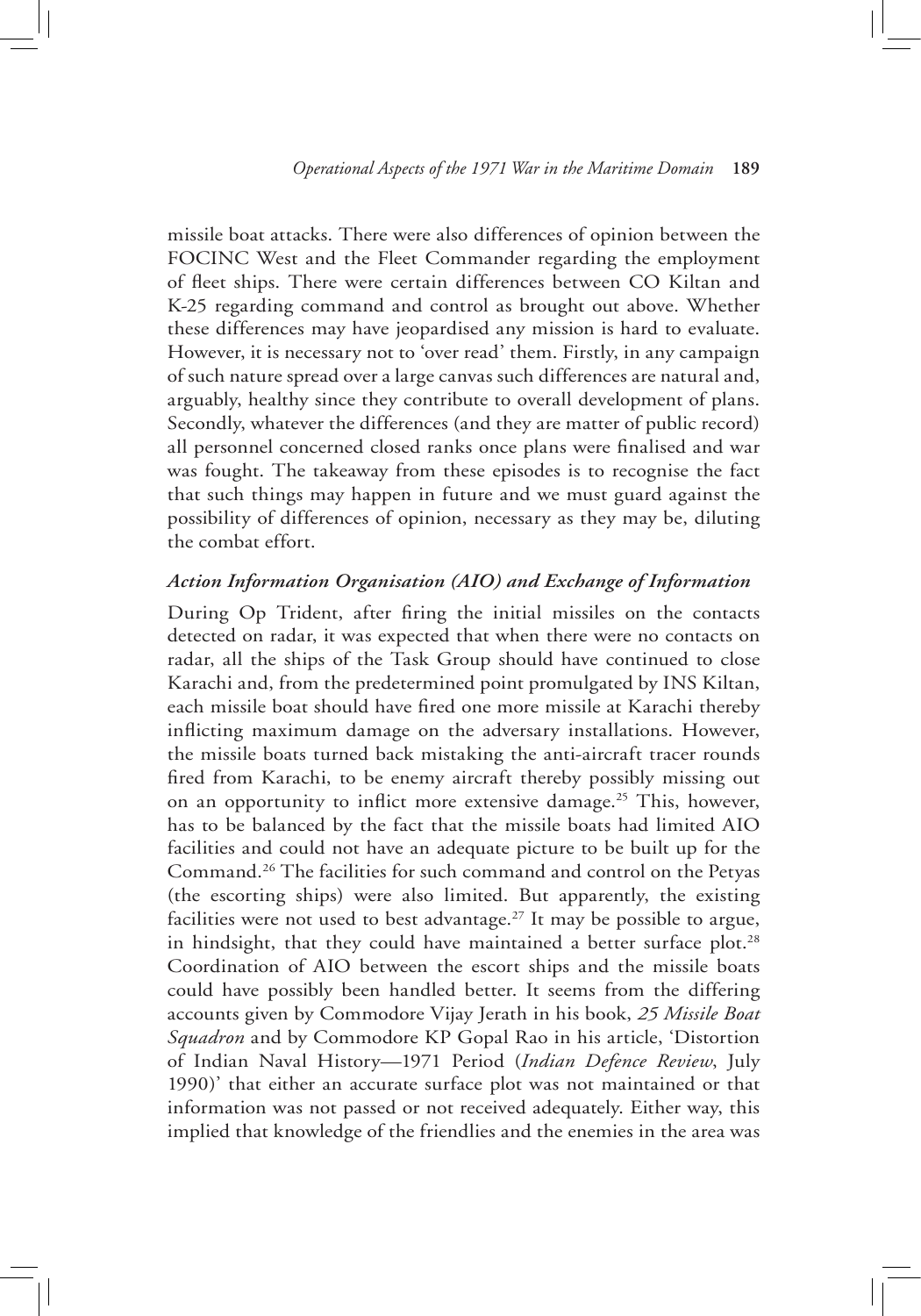not completely available to the units, and therefore, possibly the missile boats after achieving the damage turned back, leaving us open to the question, 'Could they have inflicted greater damage if they had better situational awareness?'.

# *Communication*

Anomalous Propagation (ANAPROP) conditions which are prevalent in the Arabian Sea during certain months often result in communication interception over very long ranges. To overcome this, ships communicated on Very High Frequency (VHF), made use of communication code in Russian and, otherwise, tried to communicate within loud hailer range, thereby denying Pakistanis the valuable chance to decipher the messages in time. Concurrently, the Pakistani Naval Code was broken by our signal intelligence teams which gave us a big advantage. However, there were one or two occasions when the ships out of Very/Ultra High Frequency (V/UHF) range did not switch over to secondary communicated circuits on H/F and this resulted in loss of communication. In some cases, the 'fog of war' increased by the fact that there were different IFF codes between ships which was not checked prior to the operation.<sup>29</sup> Over the years, these lessons have been analysed by the *IN* and substantial emphasis were laid on development of seamless communication policies and facilities.

# *Flexibility of Plans*

Operation Python was launched further seaward than Trident and took place in more unfavourable sea conditions causing the operation to be delayed to the night of 8/9 December. After the first missile attacks on Karachi, the PN was keeping the approaches to Karachi from Saurashtra under close surveillance, and it would not have been possible for the missile boats to approach Karachi from that direction undetected. Moreover, NHQ had intercepted Pakistani Navy's signals of the Pakistani Air Force strafing its own Frigate PNS Zulfiqar, in a clear case of mistaken identity. Consequently, concern was raised in the mind of the CNS, Admiral SM Nanda that it would not be prudent to expose the Python task force to such a high probability of attack by an alerted enemy.<sup>30</sup> Therefore, Flag Officer Commanding Western Fleet (FOCWF) not only decided to launch the second missile attack from west-southwest but also altered the Fleet's course westward.<sup>31</sup> Thus, the second missile attack also went in undetected.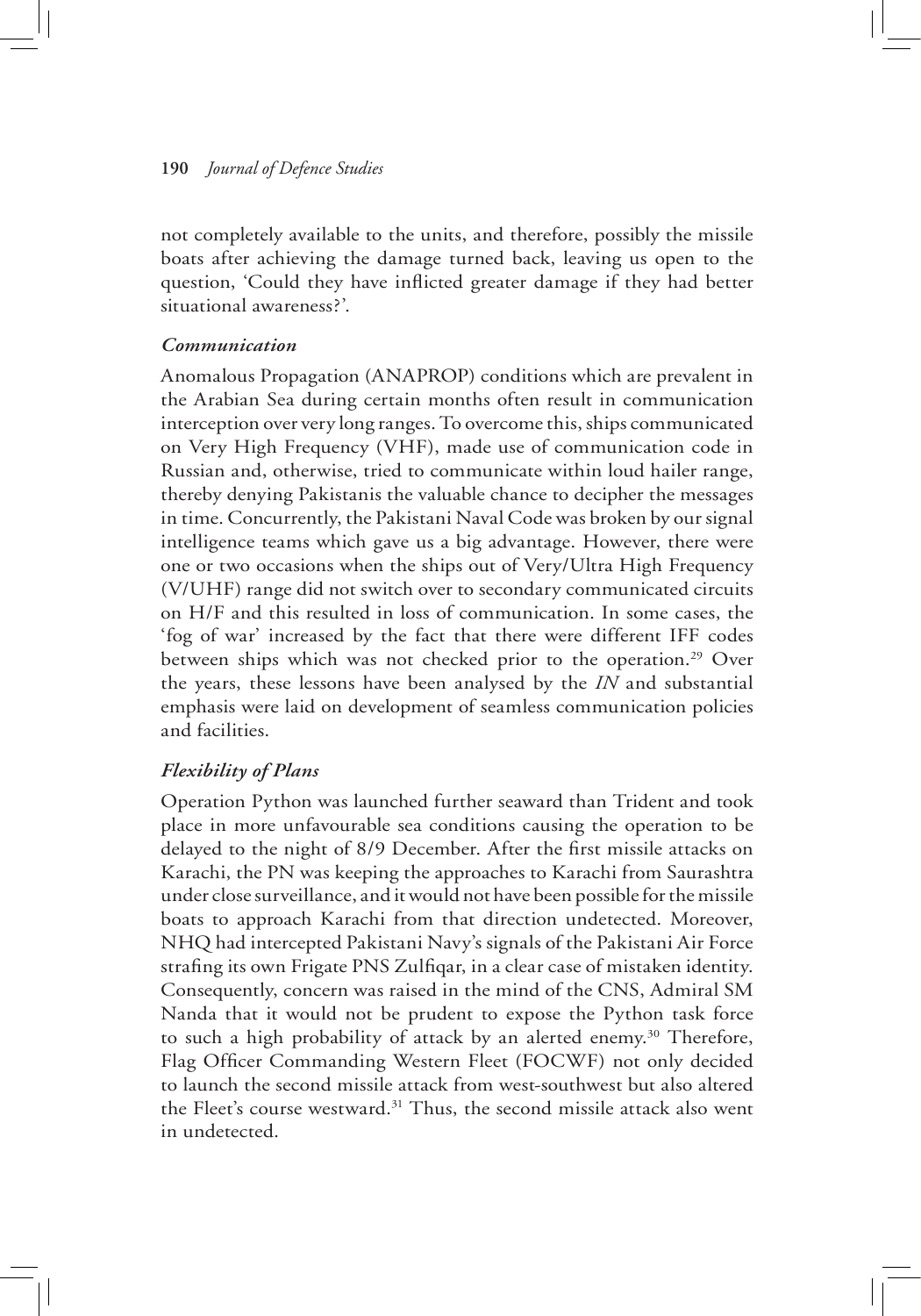### *Fleet Action off Makran Coast*

At the same time that the Trishul group had been detached to attack Karachi, FOCWF had detached the Mysore group to bombard Jiwani Port with the aim of distracting PN Ships away from Python Task Force. On the evening of 8 December, 75 miles south of Jiwani, the Mysore group, encountered, boarded and apprehended Pakistani merchant ship Madhumati registered in Karachi but masquerading as a neutral. FOCWF assessed that the aim of creating a distraction was achieved and decided not to waste ammunition bombarding worthless targets on the Makran coast. To some, this produced the impression that the Fleet had not done much in terms of offensive action or having a 'glory moment' of its own. However, as brought out earlier, the Fleet had carried out many operations and gained sea control in the north Arabian Sea apart from enabling Missile Boat attacks. There were no worthwhile targets at sea. On the other hand, many Senior Officer including Admiral Nanda felt that the Fleet could have bombarded Jiwani, Gwadar, or Pasni on Makran Coast with the objective of raising own morale and demoralising the enemy.32 This is an issue that has adherents to both points of view and can be discussed by students of the subject in future.

### **A Brief Synopsis of the Sinking of INS Khukri**

The presence of a Daphne Class Submarine off the Gujarat Coast, south of Diu, was intercepted by the Navy's communication intelligence stations and having assessed that it posed a potential threat, the Western Naval Command took the decision of conducting anti-submarine operations. Despite being aware that the latest Daphne class submarine was far more advanced than the *IN's* submarines and surface ships, urgent operational orders were drafted in consultation with Captain M.N. Mulla, the Senior Officer (F 14) of the 14th Frigate Squadron (14 FS). Since the 14 FS comprising INS Khukri (F-14), and INS Kirpan (INS Kuthar was not available as explained later), as well as few Seakings, were the only force available for the mission, it was decided to use them as 'Hunter Killers' and the ships set sail on 8 December for the submarine's last known position. As per the plan, the Seaking helicopters were asked to operate closer to Bombay while the Frigates were to operate closer to Diu in the northern sector.

There were two ships against a submarine. Conditions at sea favour a submarine in warm waters. Moreover, the ships had sensor equipment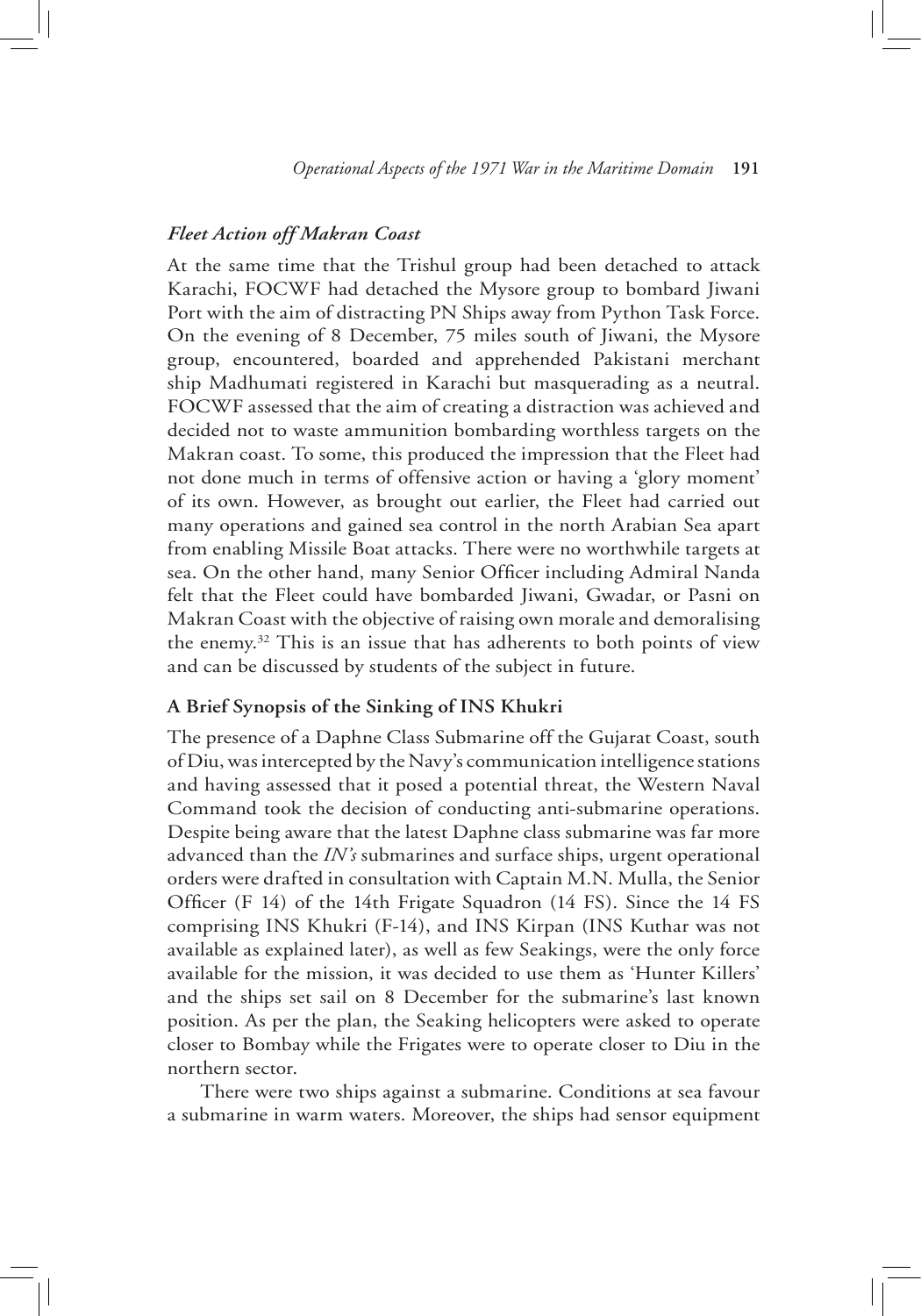with far lesser capabilities as compared to the submarine. On 9 December, PNS Hangor fired a torpedo at Khukri and was able to sink it along with 18 Officers including the Commanding Officer Captain M.N. Mulla and 176 sailors. It even fired two torpedoes at Kirpan that missed either due to the torpedo misfiring or due to Kirpan's evasive action. Realising that the ship was torpedoed, Captain Mulla stayed on the bridge assisting others in the limited time span he had as most of the ship's crew was trapped in the lower decks. Captain Mulla preferred to go down with the men and the ship following the old maritime tradition*.* The heroic act of Captain Mulla and his valiant crew still serves as an exemplary act of unyielding spirit and indomitable courage. At that moment when INS Khukri was torpedoed, INS Kirpan realised she too was a target and took evasive measures. She fired Anti-Submarine (A/S) mortars at the torpedo bearing, but when her mortars became inoperative, she cleared the area at full speed as per the Standard Operating Procedure (SOP). She returned to the location the next morning after rendezvousing with INS Katchall to continue the hunt as well as assist Search and Rescue (SAR) operations.

The loss of Khukri posed several other questions of which the following stand out:

- (a) How much did the absence of Kuthar affect the overall combat capacity and whether this brings to light sub optimal maintenance by ship's crew/ dockyard staff.
- (b) Should the Seakings have operated directly under the OTC/ SAC at sea than the shore authorities?
- (c) Should IN have been experimenting with a new sonar during war especially considering that the sonar under trial required slower speeds for optimal performance whereas normal anti-submarine tactics required much higher speeds?
- (d) Operationally, the question most discussed is whether it would have been more prudent to sidestep the submarine totally and let it be. Its position did not pose a threat to Western Fleet which was much to the West and the deduction of the submarine being a 'threat to Indian shipping' seems far-fetched. Even the missile boats operating there and, unlikely targets by themselves, could have been directed to use high speeds and operate close to Coast or further west to sidestep the Hangor.
- (e) If it was indeed a threat should the weight of attack have been more and should more ships and air-borne anti-submarine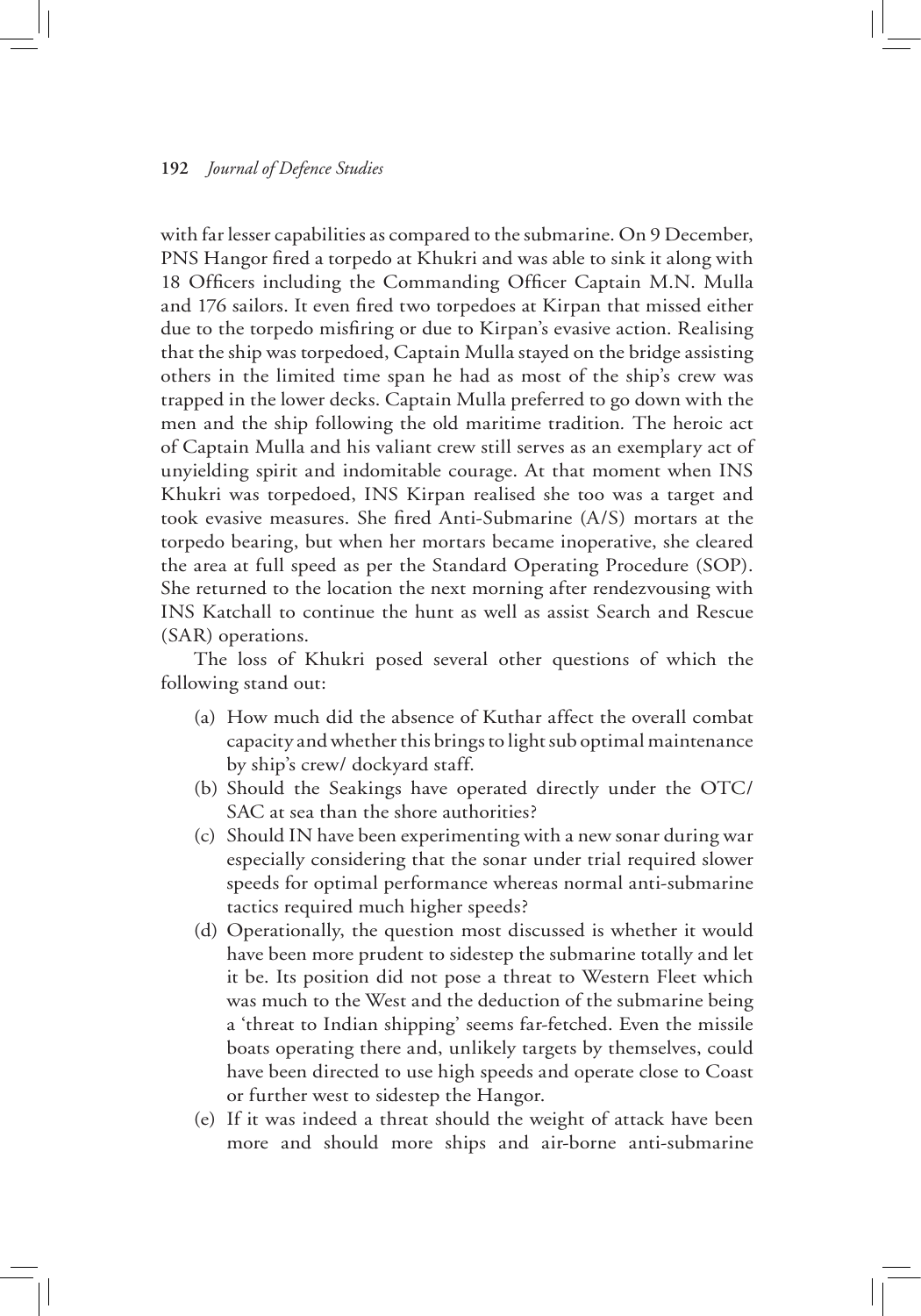warfare (ASW) efforts been directed to this effort as was done after the attack.

### **Lessons from the Sinking of INS Khukri**

### *Improved Focus on All Things ASW*

The sinking of INS Khukri was a signal for the *IN* to improve its ASW capabilities. Long-range sonars and longer range weapons had to be inducted if ships were to have a fighting chance against modern submarines and their homing torpedoes. The incident resulted in the navy's emphasis, in post war years, on development of indigenous sonars, improvement of ASW drills, induction of potent Maritime Reconnaissance (MR) ASW aircraft, development of better torpedo evasion techniques, compliance to life jacket and life raft release inspections and drills and better damage control arrangements especially in combat. ASW tactics were revised to cater for situational decision making, and of putting air ASW assets under the control of the Scene-of-Action Commander (SAC). Systematic efforts began to keep up with the rapid advances taking place in submarine and ASW, sonars, anti-submarine weapons, torpedo homing mechanisms and torpedo decoys and integrate all this into an effective anti-submarine doctrine. Post 1971, major tactical exercises and debriefs were organised under NHQ's direct supervision to emphasise these concerns. These helped to gradually standardise ASW doctrines and enhance operator efficiency.<sup>33</sup>

### *Development of Indigenous Tactical Publications*

One consequence of the legacy of British training in initial years was the commonality of tactical publication being used by both navies. Hence, the Pakistani submarine commander knew exactly which search plan was being carried out. Even if it is argued that the course of events would not have been any different, if we had put together and used our own search plans, it would have made the submarine commander's task less easy.34 Consequently, the post war years saw greater focus on *IN* devising indigenously developed tactical publications and doctrines.

### **The Eastern Theatre**

#### **A Brief Synopsis of Operations in the Eastern Theatre**

The Eastern Fleet carried out contraband control, severed the SLOCs between East and West Pakistan, thereby preventing reinforcements/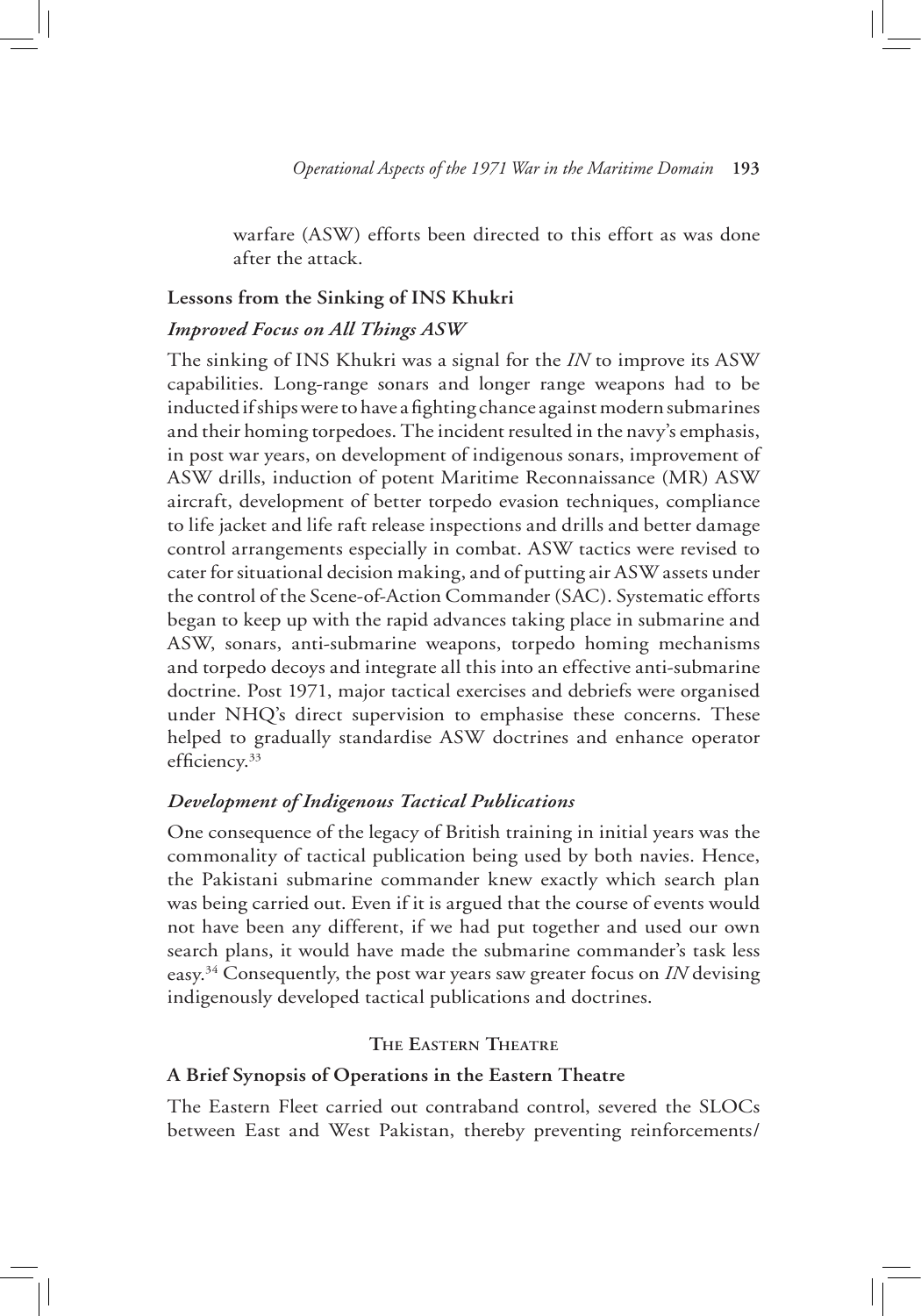supplies to Pakistan forces in the East or their potential escape. INS Vikrant and her squadrons of aircraft—Seahawks and Alizes—carrying out sustained operations, inflicted heavy damage, on the enemy installations and airfields at Cox's Bazaar and Chittagong and at many other places and also on enemy shipping. The *IN* achieved the important feat, right at the outset of war, of luring and sinking the Pakistan submarine PNS Ghazi off Vishakhapatnam.

A riverine operation was mounted by 'Force Alpha', a maritime task force comprising two gunboats Padma and Palash, loaned from the West Bengal government, Chitrangada, a watercraft of the Border Security Force (BSF) and INS Panvel, a seaward defence boat, as the command ship. The Force undertook a maritime attack from the riverine route on the port complex of Chalna and Mongla, thereby achieving an offensive on the adversary from the sea, and further affected the enemy's war waging potential which was being sustained through shipping at these crucial river harbours.

By 9 December, a need was felt for amphibious landing operations to be conducted at Cox's Bazaar. For this purpose, two Landing Ship Tank (LSTs), INS Gharial and INS Guldar along with a merchant vessel Vishwa Vijay were used. The operation was to be carried out using an infantry battalion 1/3 Gurkha, two companies of 11 Bihar and 881 Light Battery with Army Service Corps (ASC) and medical platoons. An amphibious landing was attempted on 15 December at the Reju Creek, South of Cox's Bazaar.35 However, due to the difficulties faced in landing the troops only one platoon could be landed and later the amphibious landing of troops was moved to Cox's Bazaar. This issue has been discussed in more detail later in this article.

By 10 December, the Navy controlled all the approaches to Bangladesh ports. East Pakistan harbours and installations at Chittagong, Chalna, Khulna, Mongla, and Cox's Bazaar had been subjected to round-theclock attention from the air. The PN merchant craft that had assembled at Narayanganj and Barisal which could have been used for troop transportation had been sunk or disabled. Mongla and Chalna had already been evacuated.<sup>36</sup> Ultimately, Pakistan forces in East Pakistan surrendered on 16 December 1971.

### **Lessons from Operations in the Eastern Theatre**

#### *Deception and Destruction of Ghazi*

Being well aware that Pakistan would deploy its submarine PNS Ghazi to sink the aircraft carrier, the Eastern Naval Command, before the war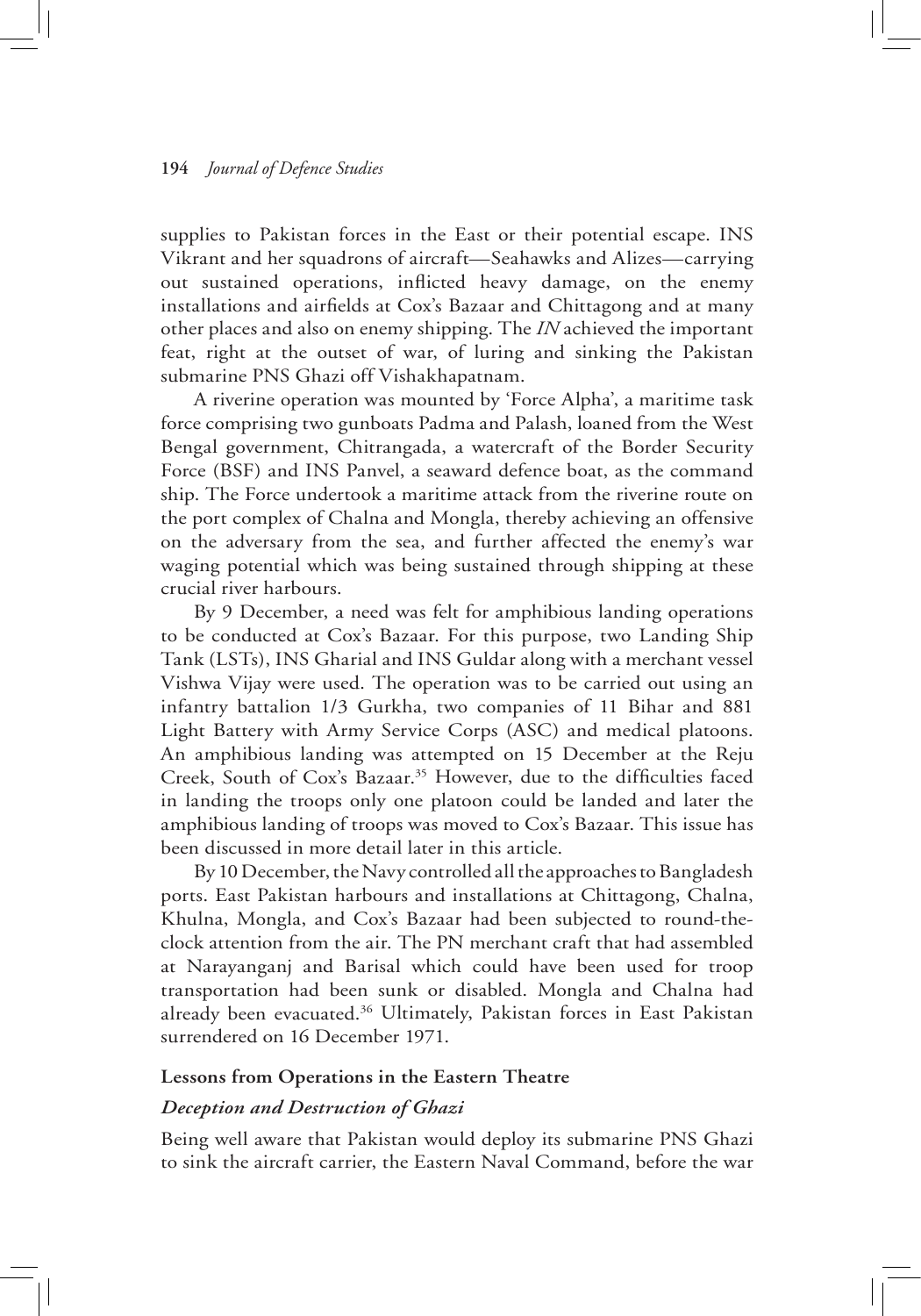broke out, was successful in convincing the Pakistanis that INS Vikrant was in Vishakhapatnam whereas, in fact, she was in the Andamans. Large quantities of rations were ordered from the local contractors to indicate the presence of the carrier in and around Vishakhapatnam.<sup>37</sup> INS Rajput was used as a decoy to try and deceive the enemy into believing that she was the Vikrant and was sailed about 160 miles off Vishakhapatnam. She was directed to generate high volume of dummy signal traffic to masquerade as a big unit. As another deception measure, an intentional breach of security was done by making an unclassified signal—a private telegram from one of Vikrant's sailors, asking about the welfare of his mother who was seriously ill.38 Consequently, the PN, based on the intelligence received, directed PNS Ghazi to occupy Zone Victor (codename for Vishakhapatnam) to lie in wait for Vikrant. This was the position where it was finally sunk on the night of 3rd/4th of December 1971. In a communication recovered from the wreck, Commodore Submarines in Karachi sent a signal to PNS Ghazi on 25 November informing that "Intelligence indicates Carrier in Port" and that she should proceed to Vishakhapatnam with all dispatch. Hence, *IN*'s efforts of deception succeeded, and the Fleet was able to operate with greater freedom with the Ghazi now eliminated.

### *Importance of War Watching Organisation*

In the weeks before the war, special efforts were taken to contact various fishing communities in and around Vishakhapatnam and motivate them to act as visual lookouts over the vast expanse of waters for anything out of the ordinary, e.g., a periscope or a snort, that they may see when out fishing. They were briefed exactly on what to do with any information gathered. Integrating the vast network of fishermen to act as the eyes and ears of the Navy was a precursor of the War Watching Organisation that has today become well entrenched in Naval plans. Today, it has come a long way and the Navy constantly maintains a close liaison with coastal and fishing communities under the National Committee for Strengthening Maritime and Coastal Security (NCSMCS) construct.<sup>39</sup>

### *Offensive Use of Naval Air Power*

During the 1965 war, INS Vikrant was kept inside Bombay harbour and did not go out to sea. In 1971 if a situation like that of 1965 war repeated itself, INS Vikrant would have been considered to be a 'White Elephant' and hence it was imperative for INS Vikrant to be deployed.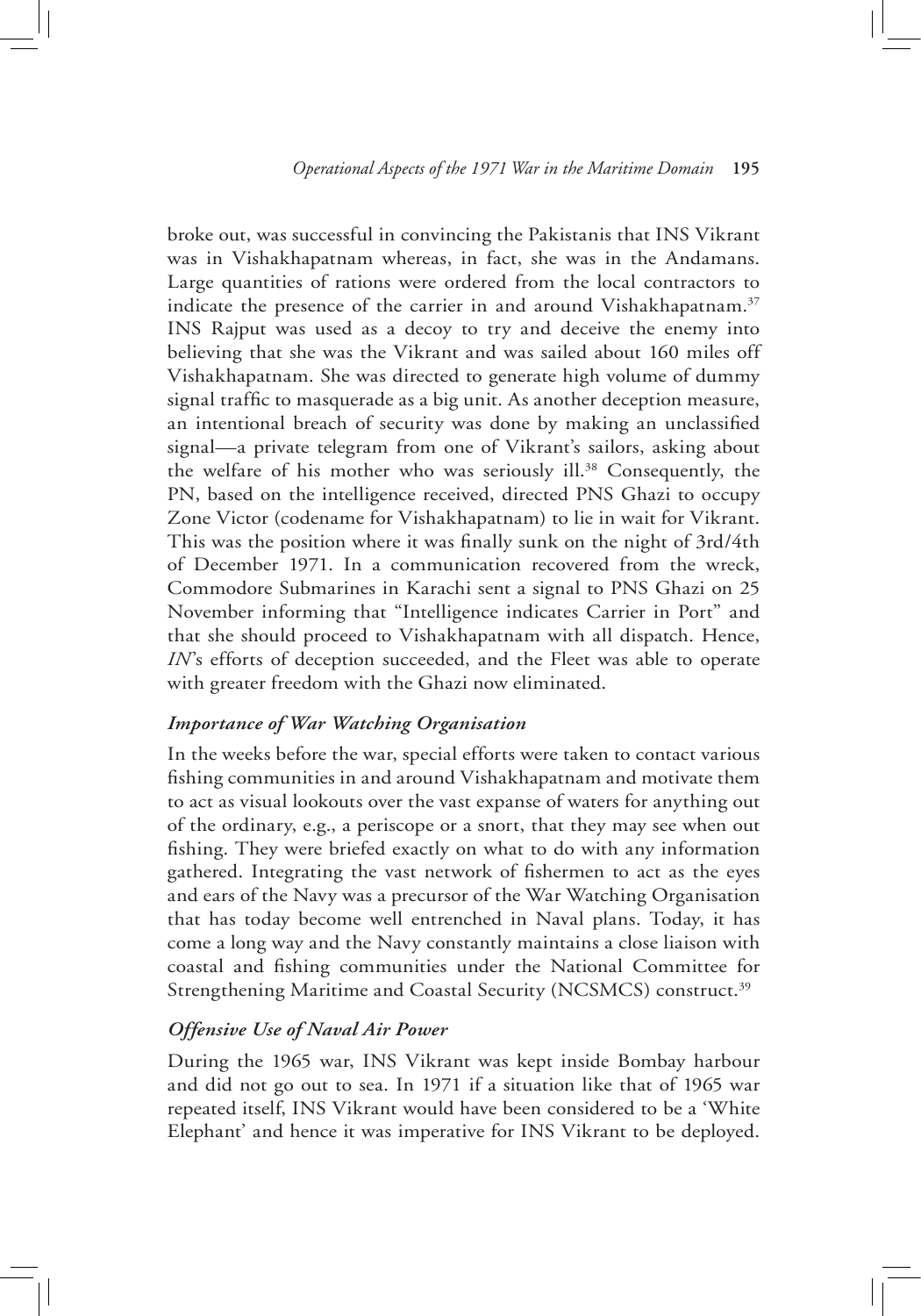Despite the cracks and leaks in INS Vikrant's boilers and the risks that were encountered in deploying it, the CNS was resolute in his decision to use the carrier in an offensive role under all circumstances.<sup>40</sup> The Dockyard and the ship's crew used imaginative and innovative means to make repairs and modifications and the *IN* was able to harness its combat potential despite some limitations.<sup>41</sup> When the balloon went up on 4 December, a high volume of air strikes were carried out by Vikrant's Alizes and Seahawks on Chittagong, Cox's Bazaar, Mongla, Chalna and Khulna. This was achieved despite Vikrant's speed limitations and marginal wind conditions which placed aircraft at risk during launch and recovery.

The cumulative effect was that in addition to substantial destruction or damage of several port cities of East Pakistan, about 11 merchant ships (totalling 57 thousand tons) and three PN Ships Jessore, Comilla and Sylhet were destroyed.<sup>42</sup> Without INS Vikrant, the limited number of ships that constituted the Eastern Fleet could not have coped with the many merchant ships in the area.<sup>43</sup> Thus, Vikrant's assistance in contraband control was invaluable and its effective implementation helped the *IN* to establish a strangle-hold on East Pakistan's SLOCs.

### *Success of Force Alpha*

With the aim of mounting a sneak attack on Chalna and Mongla using the riverine route, a small task group called Force Alpha (Force A) was created with elements of the *IN* personnel, Mukti Bahini and erstwhile Bengali East Pakistan Navy personnel who had defected. In an example of good jointmanship, the task force operated directly under the orders of the Eastern Command (Army) at Fort William and not the Eastern Naval Command.<sup>44</sup> This was possibly the *IN's* first and only riverine operation. Force Alpha's story is of a disparate group assembled from limited resources scoring big in the war. They braved navigational and other challenges to penetrate deep into enemy heartland. They risked capture with attendant consequences. Be it the interception of Pakistani merchant ships or the destruction at Khulna, the naval task force proved its mettle due to good leadership.45

### *Mechanisms for Prevention of 'Blue on Blue' Incidents*

On the morning of 10 December, while undertaking a raid through the Pussur river, the ships of Force Alpha were engaged by Gnat fighter jets of the Indian Air Force (IAF). Analysis of this 'Blue-on-Blue' incident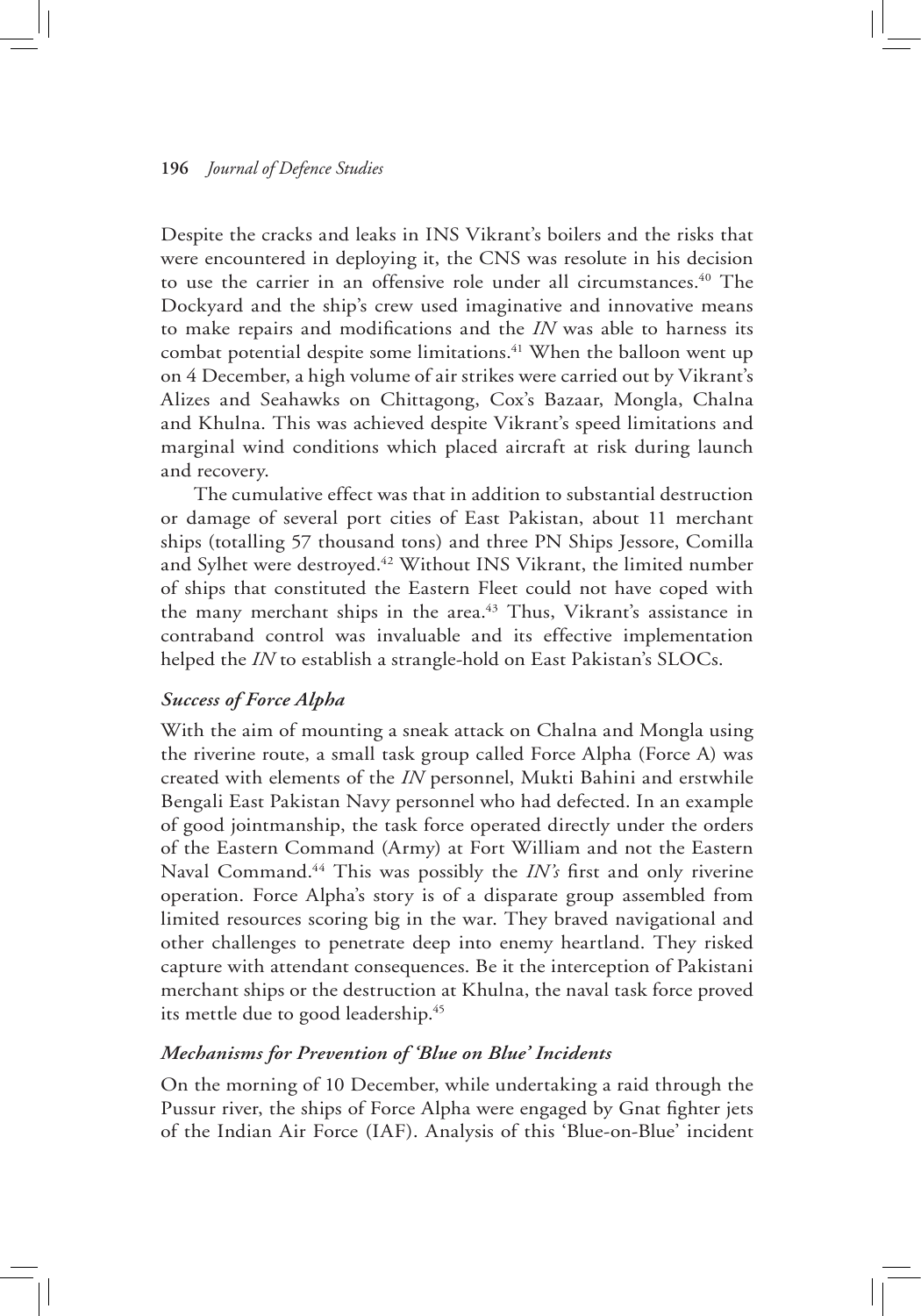reveals that it was precipitated by the IAF fighters' lack of identification of the yellow flags as was pre-arranged, as well as the fact that Force Alpha was not supposed to go to Khulna—it was an impromptu and brave decision taken when it was found that the Pakistani troops had withdrawn from Mongla. Even if Commander MNR Samant, the Senior Officer of the Force, had informed his headquarters of his decision, it is doubtful whether the information would have reached the Gnats in the few hours that it took Force Alpha to go up the river from Mongla to Khulna.<sup>46</sup> Such incidents can be prevented only by having more jointness whereby real-time information sharing of ongoing operation in a theatre is known to all elements of the three services. Further, at the tactical level, having IFF systems on maximum or all units is necessary. However, these are easier said than done as they need to balance requirements of security and compromise of plans.

### *Lessons from the Amphibious Landing*

The Eastern Army's rapid advance between 4 and 8 December led to an assessment that Pakistani troops might attempt to escape southward into Burma past Cox's Bazaar. To prevent this from happening, it was decided, albeit at a very short notice, to mount an amphibious landing of a battalion of troops at Cox's Bazaar at dawn of 12 December. However, assessing that the landing might face opposition at Cox's Bazaar, the landing was ultimately carried out on 15 December on a beach further south near the town of Ukhia. This landing operation is now regarded as not having achieved its objectives. Army troops earmarked had not trained in amphibious operations and the surge in numbers did not, possibly, cater for sufficient life belts, scramble nets or suitable landing craft and most importantly, the troops from the 1/3 Gurkhas had never been to sea. The *IN* had limited amphibious assets—two LSTs along with a requisitioned coal carrier, Vishwa Vijay—and, therefore, if a landing were to be planned, it required more careful planning and extensive rehearsals. However, this could not happen as there was no clear joint operational scheme existing at that time and, admittedly, because the time was short. It, therefore, comes across as an *ad hoc* decision. V. Adm Hiranandani attributes this to the 'lack of detailed planning'.47 These constraints were exacerbated by the fact that the planners neither had adequate intelligence of the area, nor proper charts, nor survey information of feasible beaches, all of which are understandable retrospectively. In view of these circumstances, the initial plan was to beach the landing craft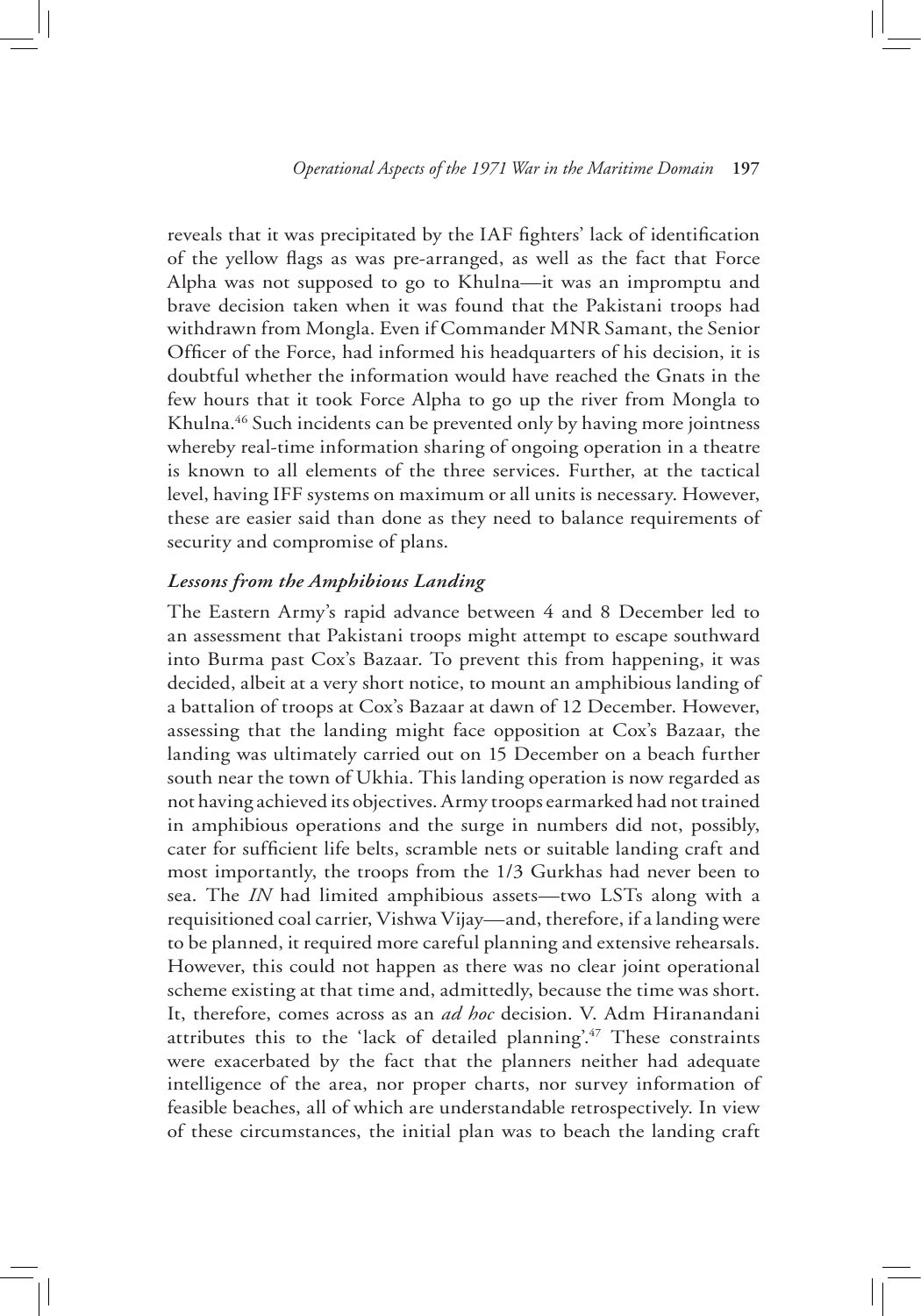and refloat them at high tide whereby the troops would land 'dry shod'. However, as this entailed risks to the ships, the plans had to be changed at short notice thereby resulting in the unfortunate outcome.<sup>48</sup> However, what must not be forgotten in this is that 600 troops were landed, that it sent the tottering East Pakistan further signal of our resolve and it sealed off escape routes for the fleeing West Pakistan personnel.

There were many lessons to be learnt. Amphibious operations are, arguably, the most complex joint operations in the collective repertoire of armed forces. They mandate formalising clear Command and Control structures, extensive joint training and elaborate procedures. There is little room for error as command errors or incompatibilities are often at the origin of failures. This was seen in the landings on 15 December 1971 when the landing ships did not reach the designated beach on time as tidal conditions had changed. Three Gorkha soldiers drowned and Gharial almost broached. For the *IN* which, since 1971, has built up formidable amphibious capabilities, the 'unsuccessful or partially successful' landings of the war offer several lessons about jointness in planning, execution, training, doctrine development and logistics. This extends to the other two services as well and several efforts have been made in this regard over the past decade to bridge the gaps.

#### **A Brief Synopsis of the Enterprise Incident**

By 10 December 1971, the Pakistani offensive in the West had ground to a halt. The Pakistan Army in the East had made its first tentative move to obtain a ceasefire. On the same day, President Nixon of USA ordered the creation of Task Group (TG) 74, consisting of the nuclear propelled aircraft carrier *Enterprise*, an amphibious assault ship *Tripoli*, three guided missile escorts, four destroyers, supply ship and a nuclear attack submarine, and sent it steaming from the Gulf of Tonkin, towards Bay of Bengal. Whether this was a desire to help an ally in Pakistan or prevent its further 'dismemberment' or perceived Indian threat to West Pakistan is not for this article to analyse. Nor does this article seek to discuss the many back channel negotiations that may have taken place in Embassies and Capitals of the countries concerned. Meanwhile, the USSR responded by sending a group of warships northwards from the Soviet Indian Ocean fleet.

In India, the reactions to the TG 74 deployment ranged from some public consternation or perplexity regarding American motives; however, it was met with poise at the highest political level aided by clear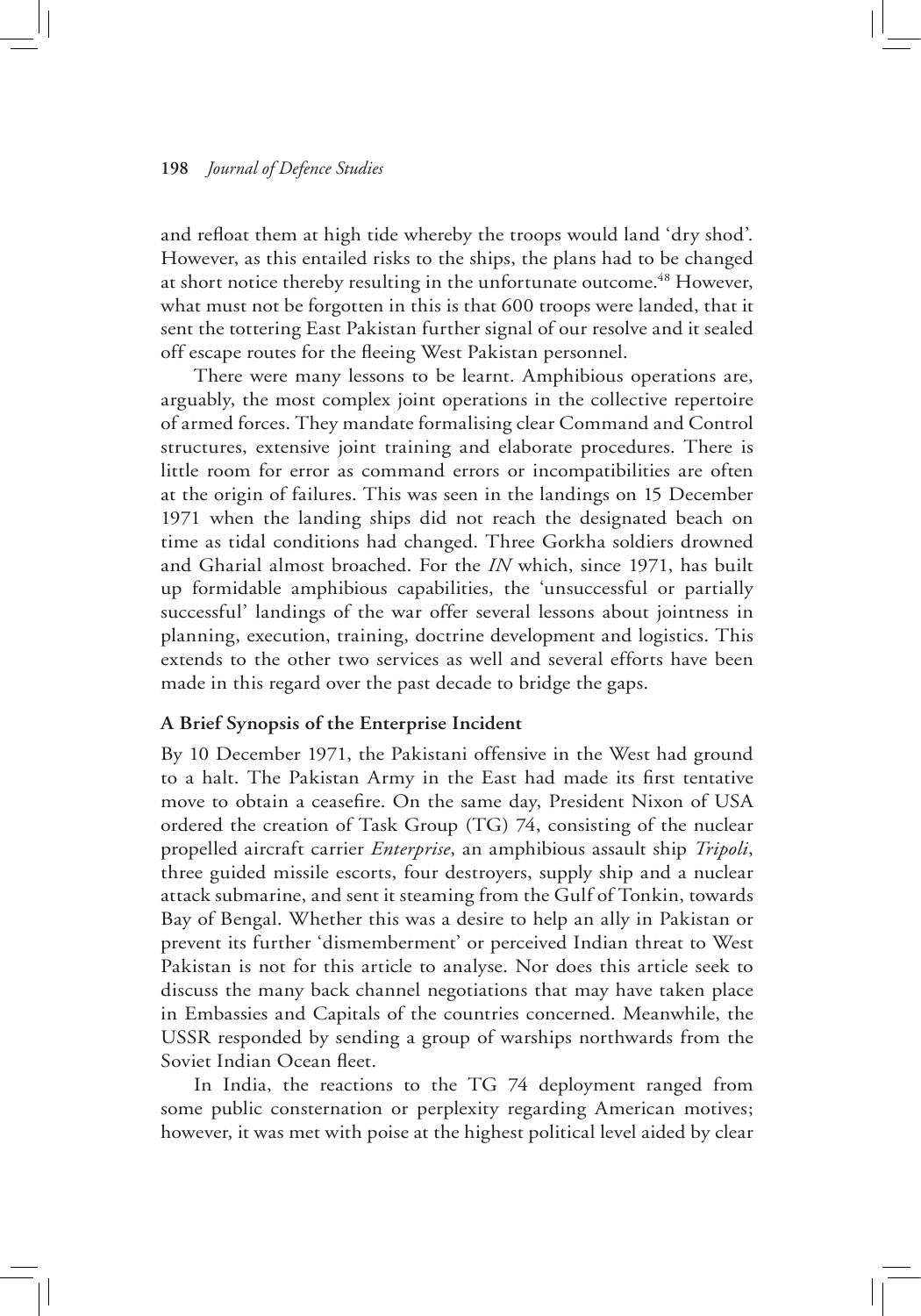understanding by the Navy at operational level. In Delhi, PM Indira Gandhi was briefed by Naval Intelligence on the gamut of operations TG 74 was capable at sea. The collective judgement of the situation was that USA was unlikely to get involved in the war. Consequently, the Indian government displayed an unfazed attitude to the TG steaming towards the Bay of Bengal.<sup>49</sup>

In the meanwhile, the US Navy's Chief of Naval Operations, Adm Zumwalt halted the TG at Singapore for two days since his advice had not been taken while the orders had been given by the civilian administration. Then, on 12 December, they were ordered to proceed to the Bay of Bengal through the Malacca Strait in broad daylight so as to be as conspicuous as possible. The original orders for the TG were to deploy to a position off East Pakistan. But Adm Zumwalt felt that this would put them in harm's way and he convinced the powers to change their deployment area to a position that was South-East of Sri Lanka. By 15 December, the day Pakistan forces in East Pakistan surrendered, TG 74 was in this station, thousands of kilometres away from the combat zone.

### **Lessons from the Enterprise Incident**

The reconstruction of events yield interesting insights of how, in sensitive situations, naval deployments can convey signals of intent and how these signals are interpreted at different levels, nationally and internationally.<sup>50</sup> Although the naval leadership's immediate reaction was of incredulity and concern, they quickly went about assessing the development and determined its responses to various possible events that may or may not unfold. Indian Naval leadership assessed that the Task Force 74's primary intention was to frighten the Indian Forces into withdrawing their forces from the operational area and let the PN ships break out.<sup>51</sup> Admiral Krishnan, FOCINC East, decided that it must be ensured that Chittagong airport, which had already been bombed and rendered useless to the Pakistanis, must remain in that condition. Also, the five merchant ships that had been camouflaged and concealed by the enemy to be used for evacuation of troops were located after a thorough aerial search and destroyed. That way, with the merchant ships gone, even if the TG 74 was to provide an impregnable air umbrella, the evacuation of Pakistan's trapped army would not be possible.<sup>52</sup> Hence, effective operational assessment by the naval leadership helped convert an unacceptable situation to a manageable one.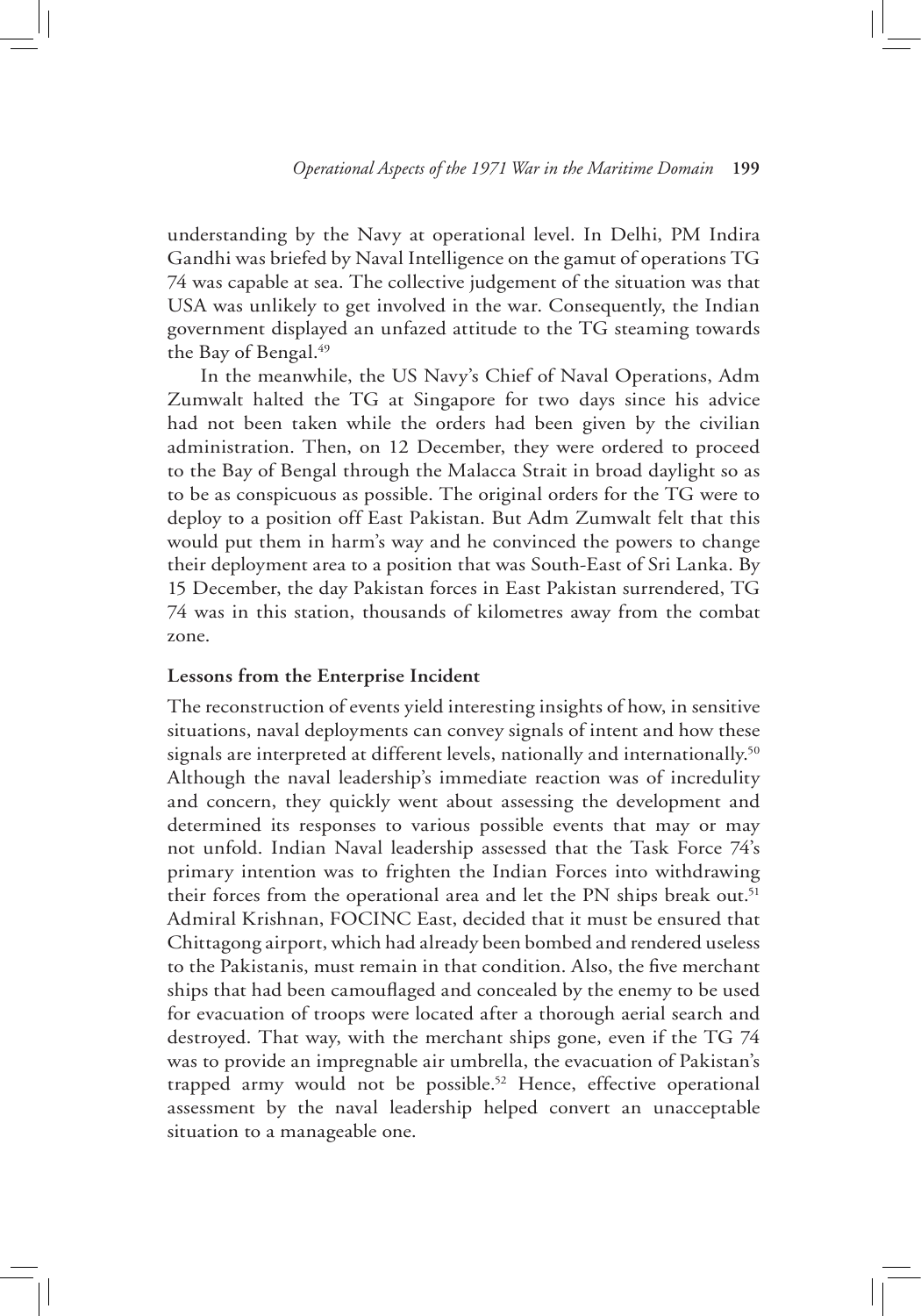Commendably, the *IN* leadership considered all the important variables when deciding on moves to counter the presence of USS Enterprise and come up with viable counter strategies. Having studied the possibilities by which the entry of the Seventh Fleet in the scene of action could pose a threat to *IN*'s smaller Carrier Battle Group (CBG) around INS Vikrant, they also drew a plan which would render swift and maximum damage on the enemy installations before the arrival of the Seventh Fleet, thereby making it difficult for the latter to make any significant contributions to the success of their aims.<sup>53</sup> At the strategic level, it had been correctly assessed that the US ultimately would not risk getting drawn into a war in which it had no real purchase.

Subsequent recollections of some of the naval personnel involved in the war did indicate their thought process. They concluded that the US Navy presence showing was more in nature of strategic signalling to coerce India and be involved when their political leadership thought opportune. While USSR with their own naval forces provided deterrence to such scenarios, the *IN* exhibited imperturbability at the apex level (the oft quoted statement of Adm SM Nanda that he had directed his forces to invite the US Navy Captains for a drink on board) while at the operational level plans were mooted to interdict the Seventh Fleet by deploying ships (INS Beas) and a submarine, and if it came to crunch the Vikrant with her aircraft. While it would have been a hugely asymmetrical force, it would have sent a signal of Indian resolve.<sup>54</sup>

In retrospect, the whole incident turned out to be a futile gesture but provided a lesson to India in coercive realpolitik. To the political elite, it reinforced the case for having a navy with strong sea-denial capability to insulate the nation against foreign interference.<sup>55</sup> After the war, the USS Enterprise incident awakened awareness at the higher decision-making levels in India of the finesse with which the naval forces could facilitate diplomacy. This awareness combined with the public appreciation of the Navy's other achievements in the 1971 war, helped to reinforce naval proposals for a stronger Navy.56

### **Miscellaneous Lessons and Takeaways**

### **Submarine Operations**

#### *Strategic Considerations Behind Submarine Operations*

The political restrictions imposed in Rules of Engagement (ROEs) for submarines requiring 'positive identification' (i.e., visual identification by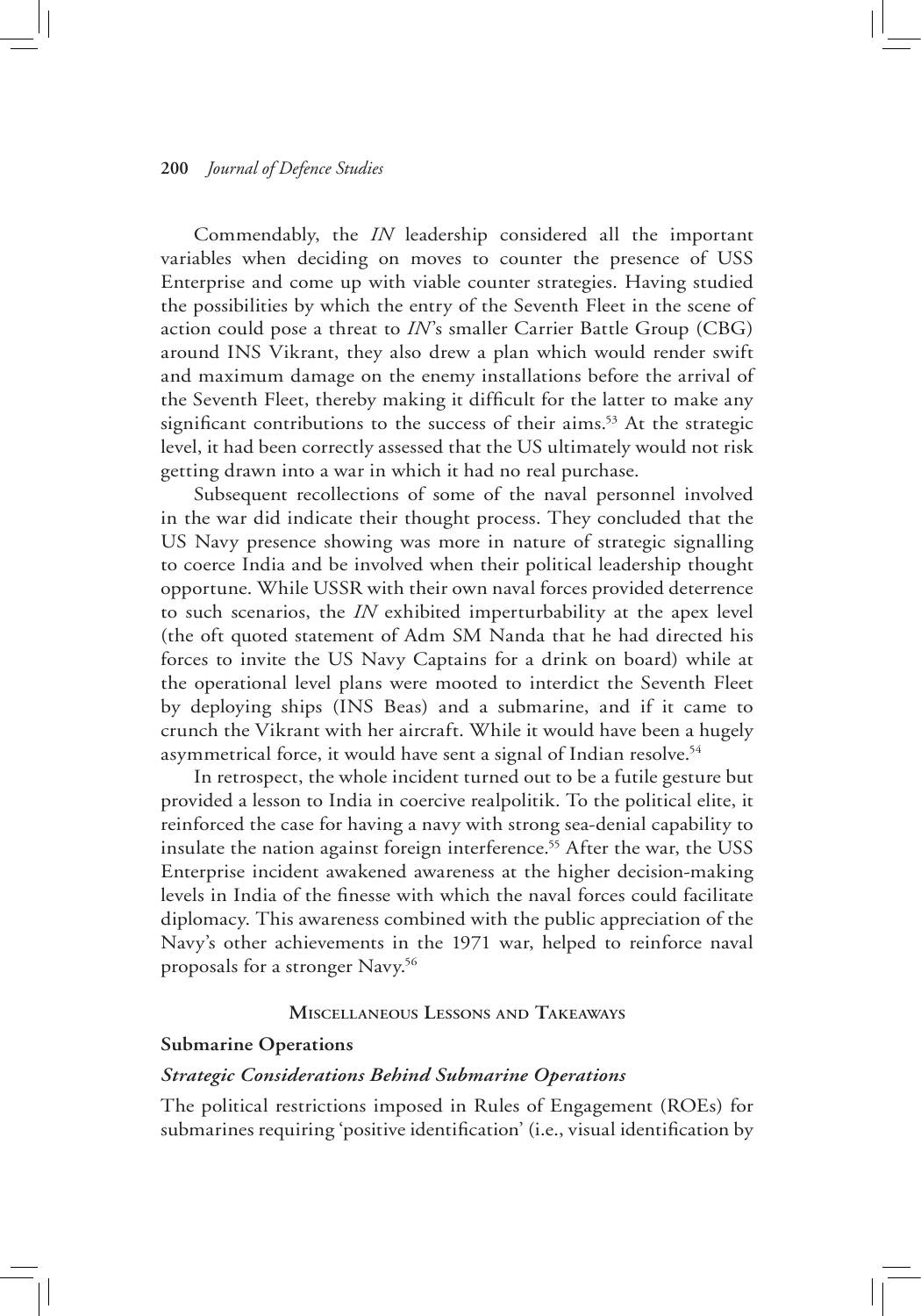periscope) prior to targeting, affected their attack capability especially in SLOC interdiction. The PN also had similar restrictions. Consequently, *IN* submarines drew no blood, but a PN submarine sank INS Khukri off the Indian coast in a well-executed tactical action. The *IN*'s ASW weakness was apparent. The ROEs have to be seen in the context of the Law of Armed Conflict and neither side perhaps wanted to precipitate post-hostilities legal issues especially if neutral ships of other countries were involved. Given a choice, perhaps a better line of action would have been to have declared 'War Zones' and sink any ship transiting through those, after a suitable warning period. Only the submarines could have achieved this with impunity in enemy waters.57 However, it is interesting that no such restrictions were imposed on surface units and during the two missile boat attacks off Karachi, three merchant ships were sunk or disabled. The Venus Challenger and the British-owned merchant vessel Harmattan were sunk and the SS Gulf Star suffered heavy damage. If the *IN*'s missile boats could attack merchant shipping, then the Indian submarines too could have been given some relaxations to carry out the missions. But by absolutely restricting them, they were rendered completely ineffective.58 The explanation perhaps lies in the fact that the Laws of Armed Conflict at Sea prohibited targeting of neutrals by submarines, and it was a strategic consideration of not dragging other nations into the war or widening the scope of conflict that made Admiral Nanda prescribe restrictive submarine ROEs.

# *Effect of Submarine Deployment*

Even though the Submarine arm of the Navy was in its infancy and its deployment was done with some hesitation, the work done by them was commendable as it acted as deterrence by limiting the area of adversaries' shipping. During the war, the presence of the Indian submarine INS Karanj along the enemy coast forced the enemy to confine their shipping to a narrow area and operate only during the dark hours thereby effectively imposing heavy navigational restrictions on them. Consequently, the adversary not only had to step up their aerial reconnaissance but was also constrained to bottle up its warships in havens along the coast.<sup>59</sup>

Viewed from submariner's perspective though, the ROEs were considered restrictive. While INS Kursura and INS Karanj were deployed off West Pakistan, INS Khanderi was deployed in the East. The recollections of Cmde KS Subramanian, CO INS Virbahu and RAdm Arun Auditto, CO INS Kursura<sup>60</sup> bring out their 'frustration' at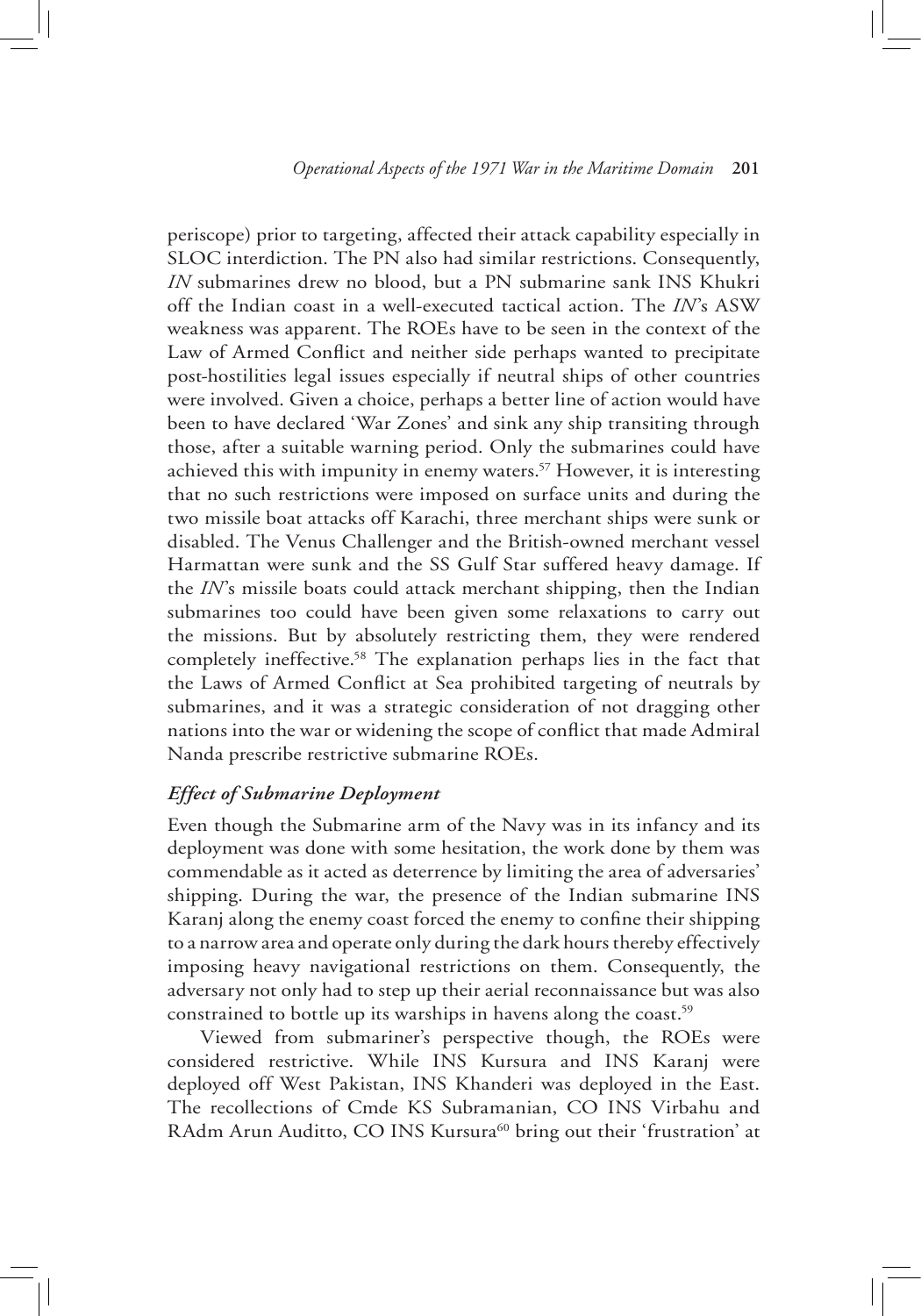not being able to attack shipping while operating freely in proximity of enemy territory.

### **New Hardware Inductions**

The procurement and induction of some contemporary naval hardware in the years preceding the war also played a pivotal role. The *IN* had only some months earlier acquired eight missile boats of the Osa class and their crews, freshly trained in the USSR, were highly skilled and motivated. Further, the Navy also commissioned five Petya Class antisubmarine vessels, four submarines of Kalvari Class, INS Amba the submarine depot ship and smaller Seaward Defence Boat Class of vessels in the period. Indian Naval pilots were also highly trained and those who were away from flying duties were reinstated onboard the Vikrant. They flew together as a team irrespective of rank or seniority, and the Seahawks and Alizes were airworthy and operational, which together made Vikrant a formidable platform even though she was aging and had only three boilers out of four operational. The *IN* had also recently inducted the formidable Seaking helicopters from the UK, colloquially called 'Flying Frigates' because of their advanced capabilities. However, they were flown to Bombay post-haste just when the war broke out and their crews lacked tactical weapon training since their weapon fits were still being inducted.<sup>61</sup>

This factor contributed to success in the war and owes much to the efforts of Adm AK Chatterji, the CNS preceding Adm Nanda. As seen from the loss of Khukri and success of other platforms, induction of contemporary systems and capabilities to counter those of the potential adversaries is an ongoing and critical necessity for the Navy and the same has been enshrined in the Indian Maritime Doctrine (INBR-8).

### **Effect of** *Guerre De Course*

The economic dependence of Pakistan on imports of raw material, fuel, food and military supplies by sea made its ports irresistible targets. The *IN* therefore decided to choke the jugular by effectively policing the Pakistani trade routes even as they had blockaded the port of Karachi and enforced contraband control. During the operations, several merchant ships and dhows were intercepted, boarded and seized.62 Consequent sinking of merchant shipping off Karachi, and the resultant stoppage of all shipping traffic to and from West Pakistan, highlighted the magnitude of effect that *guerre de course* (trade warfare) can have on a strategic level.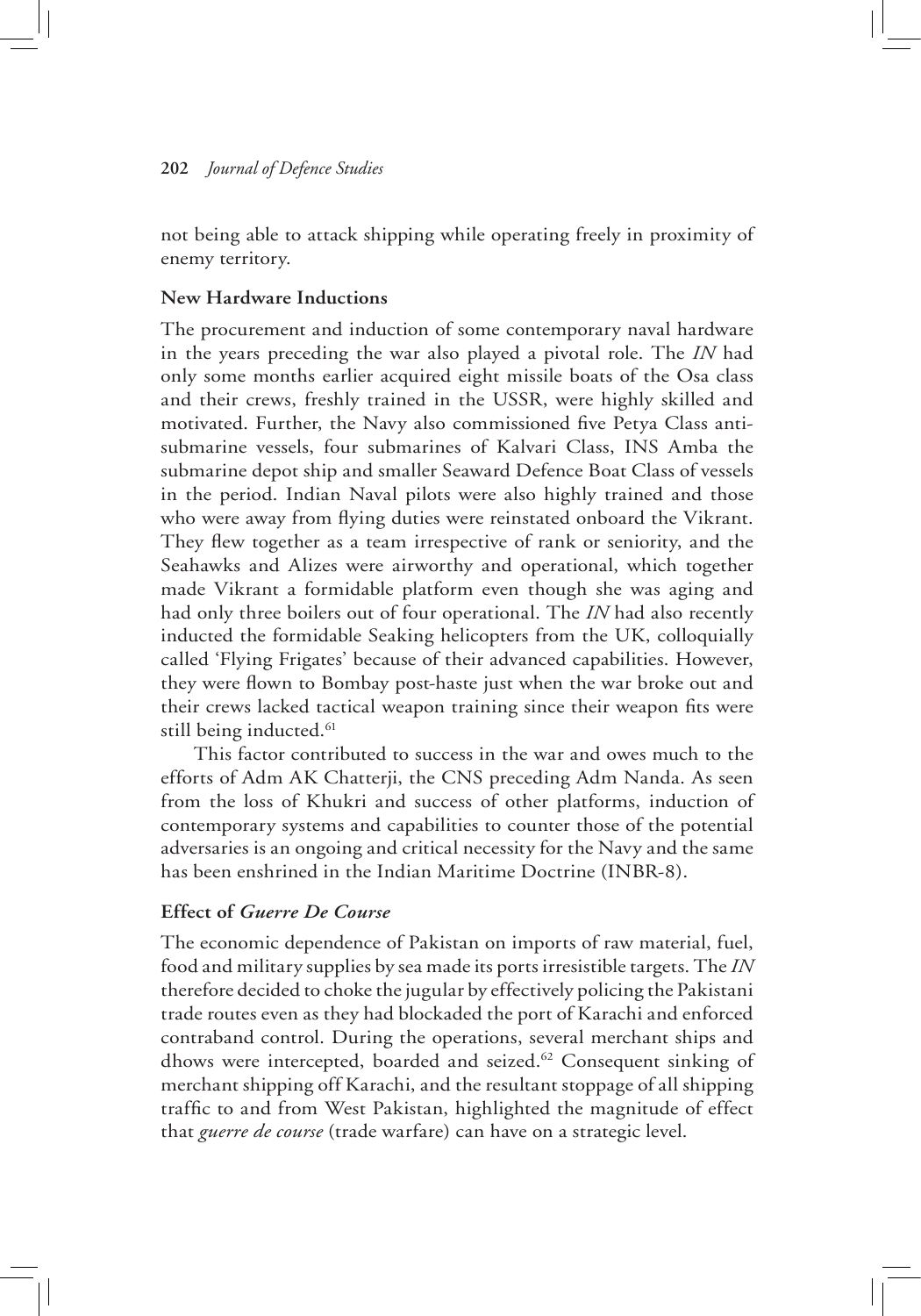#### **Investment in Signals Intelligence (SIGINT)**

Radio interceptions by SIGINT units paid huge dividends. During the period preparatory to the war, first fledgling steps towards joint planning were taken, not only amongst the three services but also with the paramilitary forces and the essential services. Lieutenant General JFR Jacob, Chief of Staff of Headquarters Eastern Command, insisted on Eastern Command having its own signal intercept unit, as he felt it would be futile waiting for information from Delhi.<sup>63</sup> This unit was not only able to intercept Pakistani communications between its western and eastern wings but also break the Pakistani Naval Code.<sup>64</sup> Therefore, our Headquarters were able to know in advance much of what the Pakistani Navy was planning. SIGINT conveyed to the *IN,* both in Delhi as well as in Vishakhapatnam, that the submarine PNS Ghazi had entered the Bay of Bengal. Many other such important signals regarding Naval and merchant vessel traffic were shared with all Service Headquarters. This helped the *IN* to analyse the information and decide on the next course of action with a smaller Observe–Orient–Decide–Act (OODA)<sup>65</sup> loop than the adversary.66 This was augmented by the tactics adopted by the *IN*'s Signal Branch, of creating huge dummy traffic to mislead the listening Pakistani intelligence posts and to cover the actual deployment of our forces. This helped confuse the Pakistani Naval Forces and thereby the *IN* succeeded in carrying out the systematically planned attacks.<sup>67</sup> The importance of Signal Intelligence is as relevant today as it was in 1971.

# **A Case for Indigenous Ship Building and Maintenance-Repair-and-Overhaul (MRO) Facilities**

The war also brought into focus, the sub-optimal material state of some of our ships. For instance, within 72 hours of sailing on 2 December, INS Kuthar had a major blow-up in the engine room and some personnel were injured. She had to be taken in tow by INS Kirpan to return to Bombay and escorted by INS Khukri. In effect it meant that the problem of one ship resulted in three ships being removed from the chessboard. INS Vijeta, one of the two missile boats attached with the Fleet for Op Python, also suffered a breakdown on the day after sailing from Bombay and had to be towed back by INS Sagardeep. Similarly, due to a lastminute defect INS Talwar had to drop out of the Karachi strike group during Op Python. In essence, 50 per cent of the combat capability of the force was denuded. Any material defect in war does not just affect the ship but has other repercussions as well, as it affects the entire force.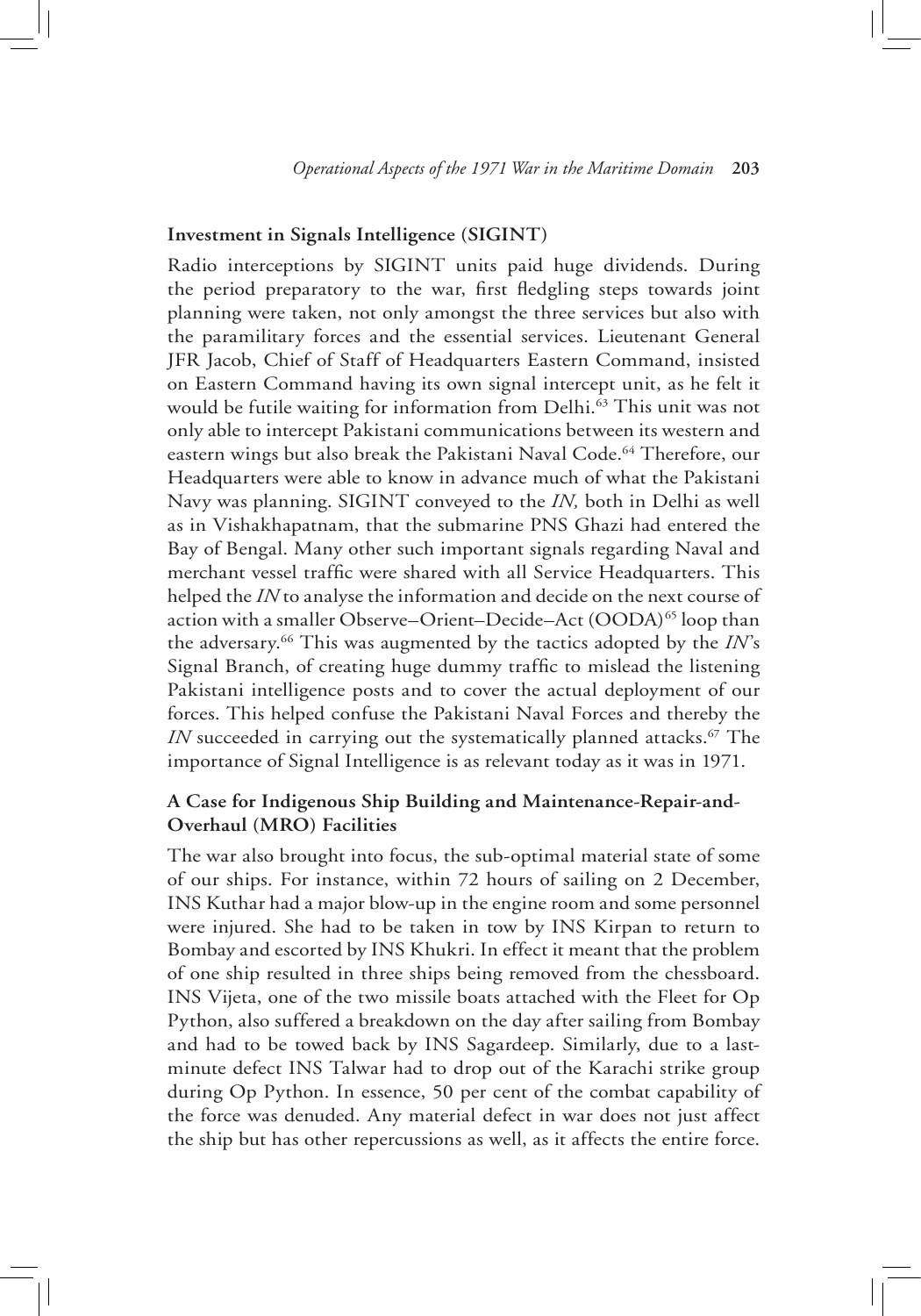Throughout the period the ships were at sea, there were machinery breakdowns which intermittently reduced the speed of the Force and enhanced vulnerability for that duration. The technical crews of the ship responded to the challenges, repairs were carried out and ships were able to get back. One reason for the material state of the ships was that many of these ships were 'hand-me-downs' or bought second-hand from the British and were old. Most of their maintenance was done through British agencies. The Naval Dockyard and the Base Repair Organizations in the ports of Mumbai, Goa, Kochi and Chennai had to work hard to keep the ships in fighting trim.

This conflict was also a lesson for our dockyards and maintenance facilities, to remain abreast of best maintenance practices and technologies to ensure peak availability of units during war. This restates the need for self-reliance in ship-building and dockyards to ensure timely maintenance and quality refits of the ships and submarines.<sup>68</sup> To be fair to the Naval Dockyards incorporation of lot of new equipment meant that their canvas had widened; they had to simultaneously learn about the new Russian ships which had different maintenance philosophies while nursing many old British ships which needed extensive housekeeping. The need for continuous, uninterrupted, long haul and top-class maintenance is one of the key takeaways of the war especially since future wars might not give notice like this one. Navy's emphasis on self-reliance and indigenisation, on being a builder's rather than buyer's navy, to a large extent, is shaped by the experiences of this war.

#### **Need for Jointmanship**

There were also some shortcomings in planning, jointmanship and execution. Jointness whenever or wherever it occurred was either on a tactical level or through *ad hoc* mechanisms set up by the operational commanders. A comprehensive joint operational scheme was conspicuous by its absence.<sup>69</sup> Whatever coordination occurred was factually tactical. Greater economy of effort and effectiveness of limited military assets would undoubtedly have accrued through the greater coordination and planning associated with jointness. For instance, the IAF and *IN* had no discussions on airspace management. In fact, a fighter from the Vikrant fired its guns at a UN aircraft bound for Dacca. Fortunately, it missed.<sup>70</sup> The *IN* had initially planned to use its carrier wing to support IV Corps' advance from Tripura. That could not materialise for two reasons. First, the carrier borne aircraft had their hands full in attacking ports and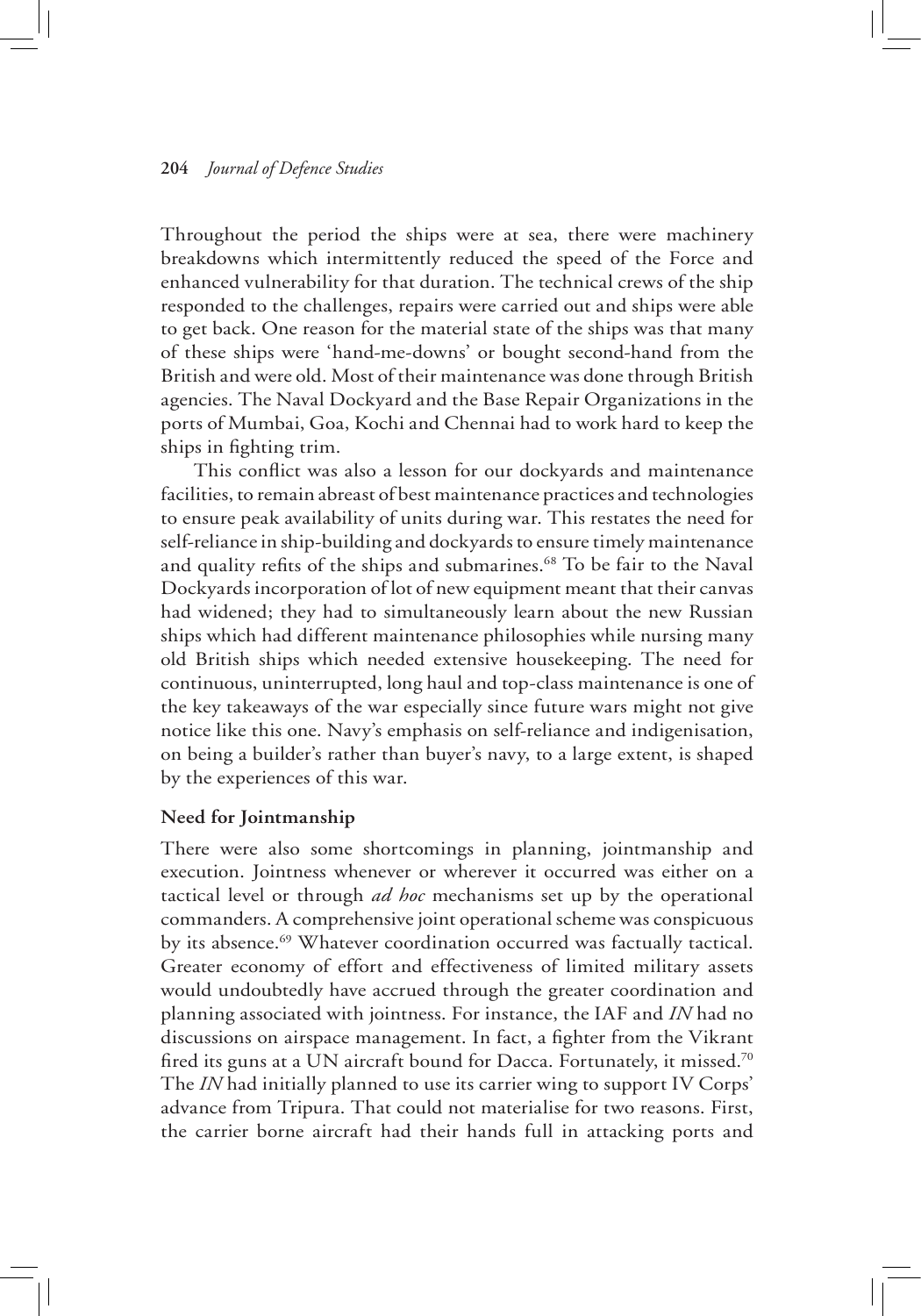shipping. Second, they had hardly trained jointly with the IAF for joint offensive air support.<sup>71</sup>

## **Leadership**

The war brought out the quality of naval leadership at several levels. Adm Nanda, the CNS, had seen how the Navy was restricted from playing a major role in the 1965 war. He had determined that 'should another opportunity arise' the Navy would not be left behind and would make significant contributions to the war. He was able to convince the political apex with his bold and offensive plans for 1971. He was also responsible for the modicum of jointness achieved with the Army and Air Force at the level of the Service Chiefs, a fact to which Field Marshal SHFJ Manekshaw attests.72 Adm Nanda worked painstakingly to bring about a change in the outlook of the Western Command which designed more of a defensive strategy*.* He faced opposition from some of the staff at the NHQ and other places as they were not in favour of strikes against Karachi. His working style made sure everyone was involved in the planning process. His decision to allocate the *IN*'s sole aircraft carrier INS Vikrant to the Eastern Fleet was a very well thought out decision that ultimately paid dividends.73 Nanda was a visionary with the big picture in mind while allowing his staff to work out the details.

Another key figure in the naval leadership calculus was Vice Admiral N Krishnan, the Flag Officer Commanding-in-Chief East during the 1971 war. The Eastern Naval Command was continuously worked up under this very demanding and a hard taskmaster C-in-C. His intellect and operational savvy greatly contributed to the plans for the war. As he had commanded INS Vikrant earlier, he knew about its operational capabilities. His willingness to take risks with the aircraft carrier's deployment and the consequent success achieved were attributable in a large measure to his ability to be daring while judiciously viewing the larger picture. $74$ 

Vice Admiral SN Kohli was the Flag Officer Commanding-in-Chief West during the 1971 war. Despite the initial differences with the CNS and coming across as somewhat cautious (or prudent as others may aver), Kohli set about preparing the war plans with meticulousness and as the war progressed he assumed a bolder stance and shouldered the responsibility for all the actions which were unfolding in the Western Theatre. He was disheartened by the loss of INS Khukri, after which he devoted much of his time until the war came to an end in the Maritime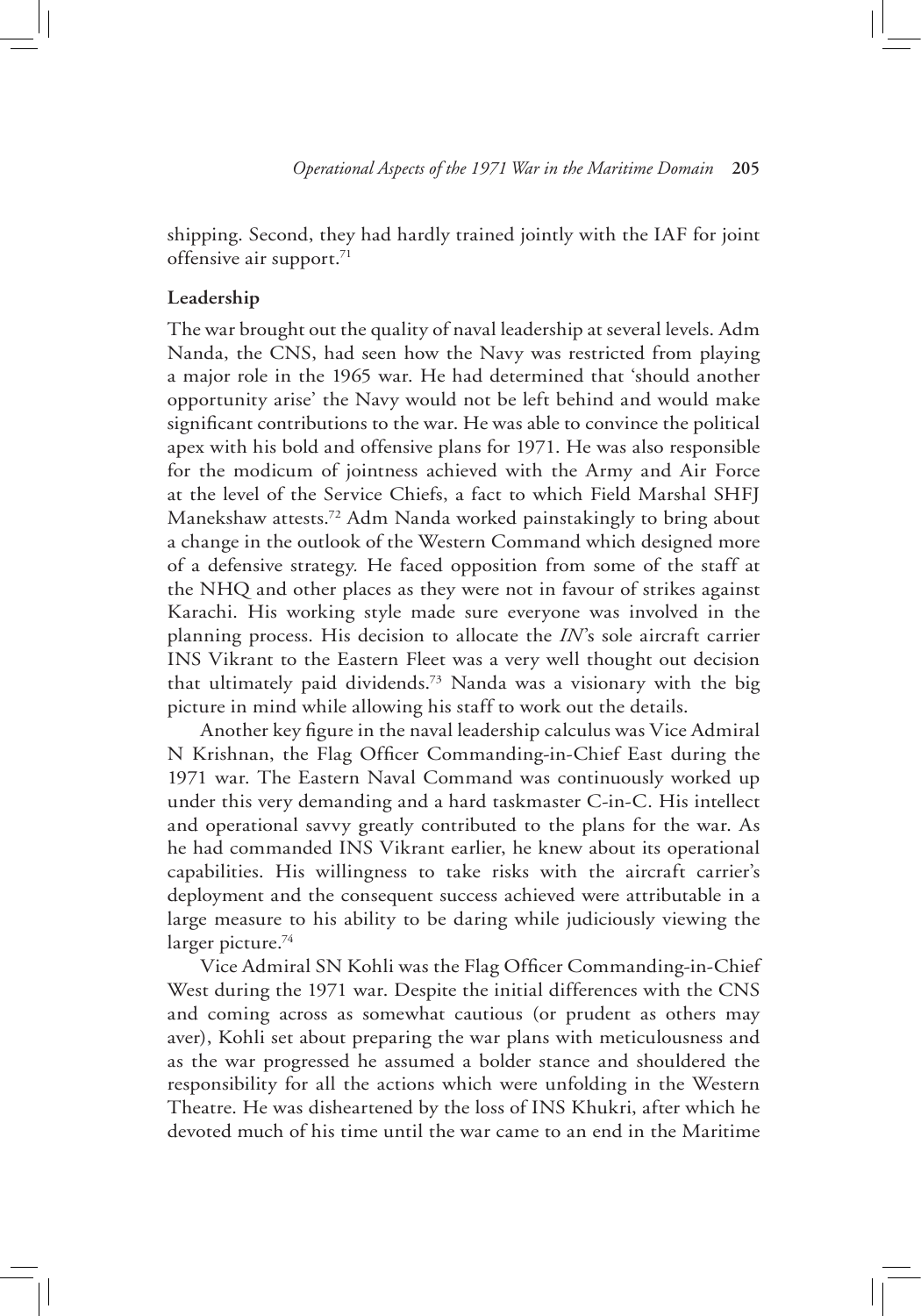Operations Room (MOR), thinking of possible solutions by which such an incident could have been avoided.75

At other echelons, the short but high tempo naval war brought out the varied leadership and other skills of people like VAdm J Cursetji, the VCNS, RAdm EC Kuruvilla and RAdm SH Sarma, the Commanders of the Western and Eastern Fleet respectively; Capt MN Mulla, the gallant Captain of Khukri; Cdr BB Yadav, the K-25; Cdr MNR Samant, the Senior Officer of Force Alpha; Capt OS Dawson at Directorate of Naval Operations and Capt MK Roy at Directorate of Naval Intelligence; Capt Swaraj Prakash; CO INS Vikrant, to name just a few. At the ground level, instances of bravery and overcoming of heavy odds by the men, were the norm rather than the exception, such as during the missile boat attacks, the sinking of the Khukri, the attacks by Vikrant's aircraft, operations by Force Alpha, the Fleets that remained at sea for long durations. All of this was aided by good planning at NHQ and other Headquarters.

### **Conclusion**

In the previous wars the Navy could not play a major role either due to the government's decisions or due to the inability in the apex to understand the role of the Navy. However, in 1971, where the two wings of Pakistan were separated by sea, gave an opportunity for the Navy to be more involved. The Navy responded effectively through the actions in the Eastern and Western theatres and contributed to the final outcome by inflicting large scale destruction. Through decisive actions and strangulation by ensuring that the enemy forces could not flee or get resupplied, the Navy played a key role.

The *IN* could achieve success in the war because of the stronger willpower and resolve demonstrated by the Indian Naval officers and sailors which in turn stemmed from the top leadership. They were ready to take risks to attack the adversary with whatever they had and at the same time accepted or worked around the shortcomings. The most crucial and vital factor which helped gain victory was their offensive spirit aimed at carrying the battle to the enemy and destroying Pakistani Naval vessels and shore installations.76 The *IN*'s offensive stance in the war helped to create a completely new paradigm that the *IN* should not be confined to playing a marginal role in India's wars or 'play second fiddle' in future.<sup>77</sup>

Cumulatively, all of this made the political apex and the common people more aware of what the Navy can do and this accorded greater recognition for the Service. It showcased to the political leadership, the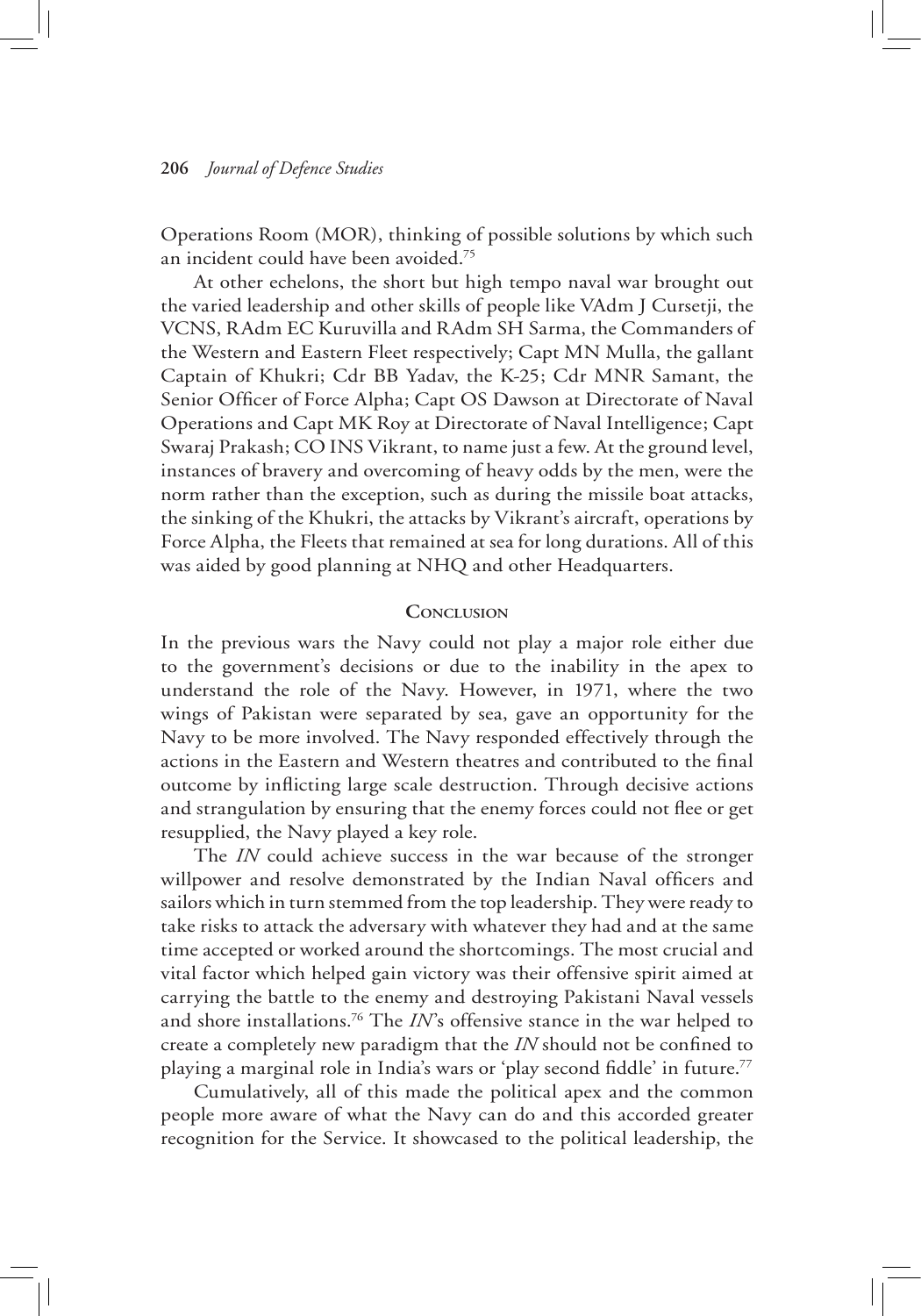powerful tool of statecraft that a Navy can be and the need for the country to be a sea power to achieve economic, political and military goals at sea. All of this subsequently helped in the growth and development of the *IN* as there was greater commitment, budget allocation and understanding of the Navy's role. While 1971 war has been the Navy's finest hour, it has also been the springboard for subsequent development of the *IN.* Fifty years later we are a bigger, better and one of the most potent navies in the world.

Finally, we also need to hoist the signal that the outcomes that we analyse about war are always in hindsight. There must be appreciation that any war, anywhere in the world, will have its fog and friction and will never play out perfectly as per plans. The 1971 Indian Navy campaign must be seen in that light and the fact that in overall terms it was extremely successful. Considering the resources and other constraints, the conduct of the war at both planning and execution levels were excellent. As with all such conflicts there were many takeaways for the future and the lessons learnt from the 1971 war continue to guide us as we navigate the course ahead.

### **Acknowledgements**

The authors are thankful for the research assistance provided by Ms Uma Kabe. The opinions expressed in the article are the authors' personal views and do not reflect the official position of the Indian Navy or the Government of India.

### **NOTES**

- 1. Richard Sisson and Leo Rose, *War and Secession: India and the Creation of Bangladesh*, Berkeley: University of California Press, 1990, p. 32. As per Table 2 on p. 32, the Awami League and supporters won 162 out of 313 seats, a clear majority. Its major opponent, the Pakistan People's Party, won 81 seats. Its leader, Bhutto, spearheaded the obduracy which eventually led to a Civil War in the East.
- 2. Owen Bennet Jones, *Pakistan: Eye of the Storm*, Karachi: Oxford University Press, 2002.
- 3. J.N. Dixit, *India-Pakistan in War and Peace*, New Delhi: Books Today, 2002, pp. 201–02.
- 4. Rear Admiral SY Shrikhande (Retd), *East Leaves West: An Operational Art Redux of the Little Known Indo-Pak War of 1971 that Liberated Bangladesh*, Joint Military Operations paper submitted to the US Naval War College in May 2003, p. 3.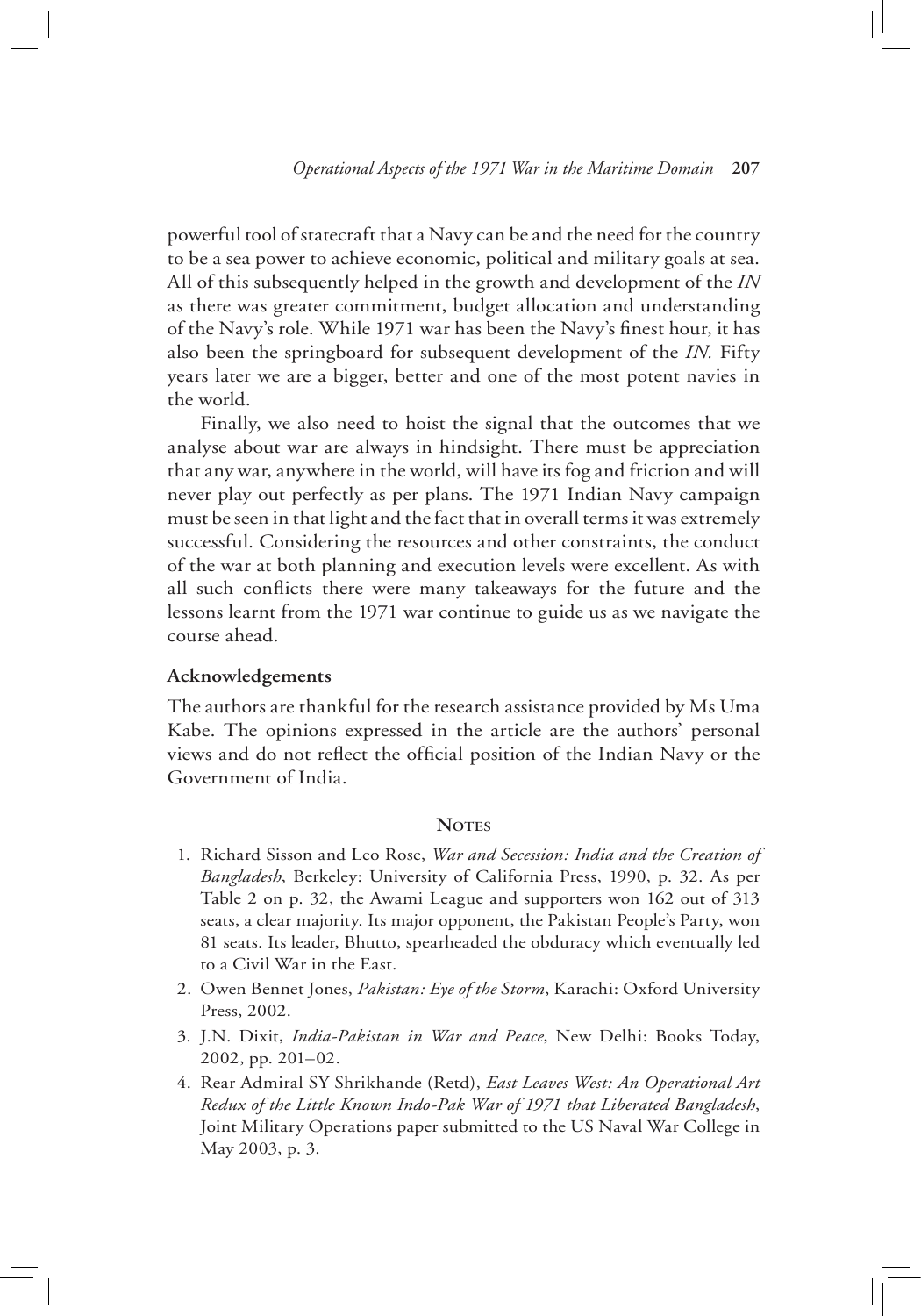- 5. Vice Admiral G.M. Hiranandani, *Transition to Triumph*, Lancer Publishers, 2000, p. 18.
- 6. Ibid., p. 118.
- 7. Admiral S.M. Nanda, *The Man who Bombed Karachi*, Harper Collins Publishers India, 2015, p. 219.
- 8. Ibid., p. 220.
- 9. Hiranandani, *Transition to Triumph*, n. 5, p. 203 and Nanda, *The Man who Bombed Karachi*, n. 7, p. 221.
- 10. Hiranandani, *Transition to Triumph*, n. 5, pp. 106, 198.
- 11. Admiral Arun Prakash (Retd), 'Lessons of Maritime Success Story', *The Tribune*, 31 January 2021, available at https://www.tribuneindia.com/ news/features/lessons-of-maritime-success-story-205892, accessed on 14 September 2021.
- 12. Hiranandani, *Transition to Triumph*, n. 5, p. 106.
- 13. Ibid., p. 213; Admiral S.N. Kohli, *We Dared: Maritime Operations in the 1971 Indo-Pak War*, Sangam Books Ltd, 1989, p. viii.
- 14. Lieutenant Commander (Retd) Madanjit Singh Ahluwalia, *Torpedoed at Sea: The Saga of INS Khukri*, Notion Press, 2016, p. 7.
- 15. Ibid., p. 81.
- 16. Hiranandani, *Transition to Triumph*, n. 5, p. 125.
- 17. Ahluwalia, *Torpedoed at Sea: The Saga of INS Khukri*, n. 14, p. 83.
- 18. Ibid., p. 105.
- 19. Kohli, *We Dared: Maritime Operations in the 1971 Indo-Pak War*, n. 13, p. 38.
- 20. Ibid.
- 21. Command, Control, Communications, Computers, Intelligence, Information, Surveillance and Reconnaissance.
- 22. Hiranandani, *Transition to Triumph*, n. 5, p. 187.
- 23. Commodore (Retd) KP Gopal Rao, 'Distortion of Indian Naval History-1971 Period', *Indian Defence Review*, July 1990, p. 46.
- 24. Hiranandani, *Transition to Triumph*, n. 5, p. 191; Kohli, *We Dared: Maritime Operations in the 1971 Indo-Pak War*, n. 13, p. 54.
- 25. Hiranandani, *Transition to Triumph*, n. 5, pp. 188–89.
- 26. Ibid., p. 191.
- 27. Ibid.
- 28. Commodore (Retd) Vijay Jerath, *25 Missile Boat Squadron*, Prakash Books, 2013, p. 177.
- 29. Ahluwalia, *Torpedoed at Sea: The Saga of INS Khukri*, n. 14, p. 94.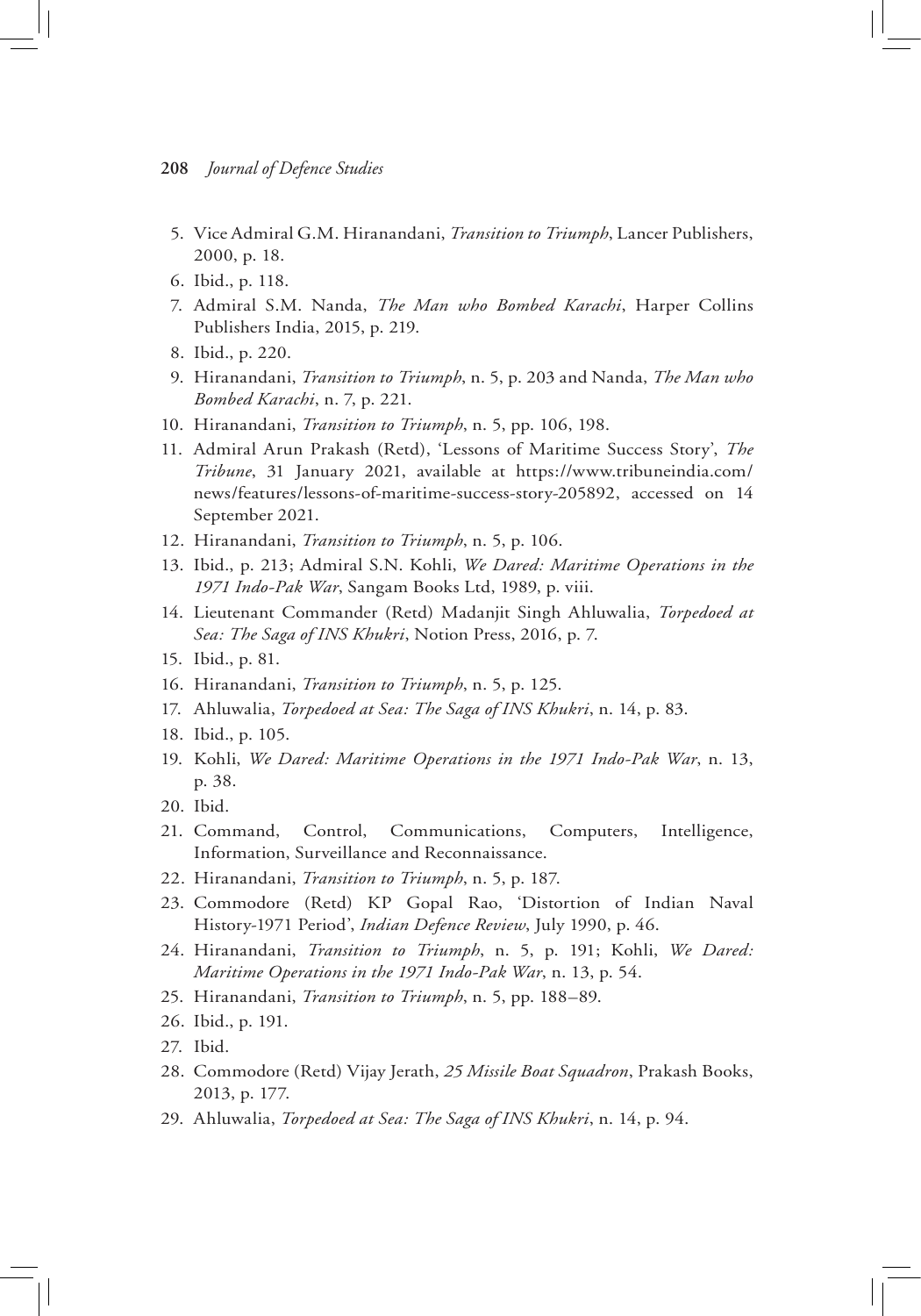- 30. Hiranandani, *Transition to Triumph*, n. 5, p. 198.
- 31. Ibid.
- 32. Interview with Adm SM Nanda, *Quarterdeck*, published by Naval Headquarters, 1996, p. 8.
- 33. Hiranandani, *Transition to Triumph*, n. 5, pp. 210–11.
- 34. Ahluwalia, *Torpedoed at Sea: The Saga of INS Khukri*, n. 14, p. 13.
- 35. Hiranandani, *Transition to Triumph*, n. 5, p. 139.
- 36. Ibid., p. 134.
- 37. Ibid., p. 142.
- 38. Ibid.
- 39. The National Committee for Strengthening Maritime and Coastal Security (NCSMCS) is a national-level forum and an apex review mechanism for maritime and coastal security, in which all concerned ministries and government agencies are represented.
- 40. Hiranandani, *Transition to Triumph*, n. 5, pp. 119–20.
- 41. Ibid.
- 42. Hiranandani, *Transition to Triumph*, n. 5, p. 140; Vice Admiral N. Krishnan, *A Sailor's Story*, Punya Publishers, 2011, p. 64.
- 43. Hiranandani, *Transition to Triumph*, n. 5, p. 184.
- 44. Ibid., p. 154.
- 45. Cmde Srikant B. Kesnur and Lt Abhijeet Patil, 'INS Panvel: The Small Ship That Scored Big In The 1971 War', *The Daily Guardian*, 16 December 2020, available at https://thedailyguardian.com/ins-panvel-the-small-shipthat-scored-big-in-the-1971-war/, accessed on 29 September 2021.
- 46. Hiranandani, *Transition to Triumph*, n. 5, p. 184.
- 47. Ibid., p. 181.
- 48. Ibid., p. 173.
- 49. Ahluwalia, *Torpedoed at Sea: The Saga of INS Khukri*, n. 14, p. 65.
- 50. Hiranandani, *Transition to Triumph*, n. 5, p. 157.
- 51. Ibid., pp. 161–67.
- 52. Ibid., p. 168.
- 53. Ibid.
- 54. Nanda, *Quarterdeck*, n. 32, pp. 9, 28.
- 55. Admiral Arun Prakash (Retd), 'Lessons of Maritime Success Story', n. 11.
- 56. Hiranandani, *Transition to Triumph*, n. 5, p. 170.
- 57. Ibid., p. 212.
- 58. Hiranandani, *Transition to Triumph*, n. 5, p. 202; Nanda, *Quarterdeck*, n. 32, p. 7.